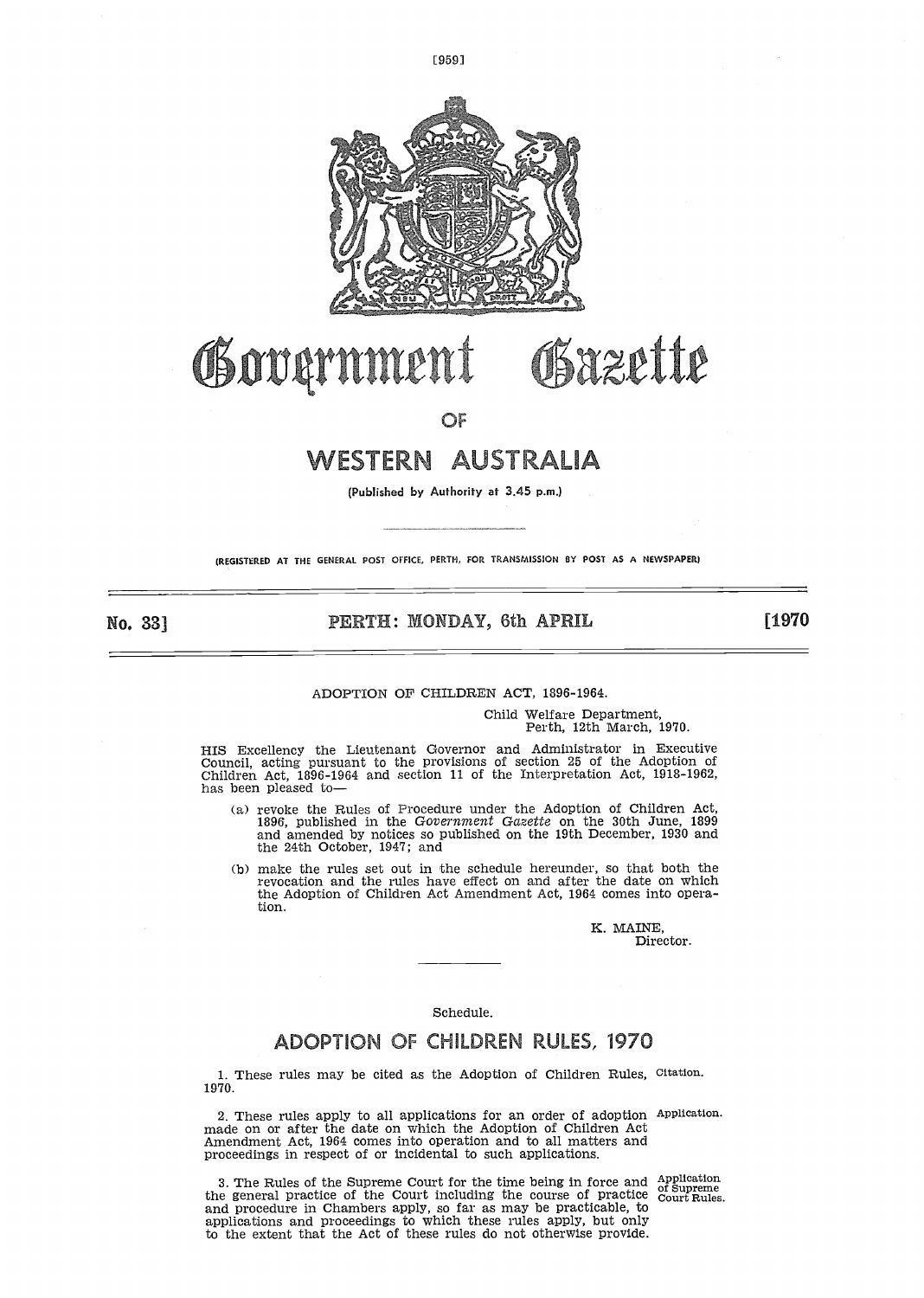Judge may dispense with re-quirement of rules. Interpretation .

4 . A Judge may, by order, dispense with any requirement of these rules.

- 5 . In these rules unless the contrary intention appears-
	- "Act" means the Adoption of Children Act, 1896; "adoption" means adoption of a child pursuant to section 3 or  $\overline{4}$ ;
	- "applicant" means a person seeking an order of adoption;
	- "application" means an application for an order of adoption;
	- "consent" means a consent to adoption required pursuant to the Act;
	- "file" means file in the Central Office of the Supreme Court and inflections of the word "file" have a corresponding meaning;
	- "Registrar" has the same meaning as it has in the Supreme Court Act, 1935 ;
	- "rule" means one of these rules;
	- "section" means a section of the Act;
	- "Schedule" means a schedule to these rules.

Form

6 . (1) Where a provision of the Act or of these rules is specified in the first column of the First Schedule, the form set out in the Second Schedule of which the number is specified in the third column of the First Schedule, opposite that provision, is prescribed as the form to be used for the purposes of that provision, in relation to the matter or thing described opposite that provision in the second column of the First Schedule.

(2) Where a form is used under these rules the particulars and matters referred to on the form shall be completed to the extent that they apply in the case in which the form is used.

Attestation and revoca-tions .

7 . An instrument of consent and any revocation of it may be attested by one of the following persons-

- (a) in a State or Territory of the Commonwealth, a practising barrister or solicitor of the Supreme Court of the State or<br>Territory or of the High Court of Australia, a justice of the peace or commissioner for declarations for that State or Territory, a commissioner of the Supreme Court for that State or Territory for taking affidavits, a commissioner of the High Court of Australia, a postmaster, a classified officer in the public service of that State or Territory, or a member of any House of Parliament of the State or Territory or of the Commonwealth; or
- (b) in a country outside the Commonwealth and Territories of the Commonwealth, an Australian diplomatic officer or Australian consular officer, or a judge, a magistrate, justice of the peace, or notary public of that country.

Person<br>consenting.

8. A person who gives a consent under section 4A shall complete an orignal and one copy of a form of consent, have the original attested, and fill in particulars of attestation on the copy and, as soon as practicable thereafter, shall deliver the original, or cause it to be delivered, to the Director with any certificate given pursuant to subsection (2) of section 4F but the person who gives the consent shall retain the copy for use if he later wishes to revoke the consent in accordance with the Act.

Director to acknowledge receipt of certain documents.

9. The Director shall acknowledge the receipt of every document he receives pursuant to rule 8, subsection (2) of section 4D, and section 22 .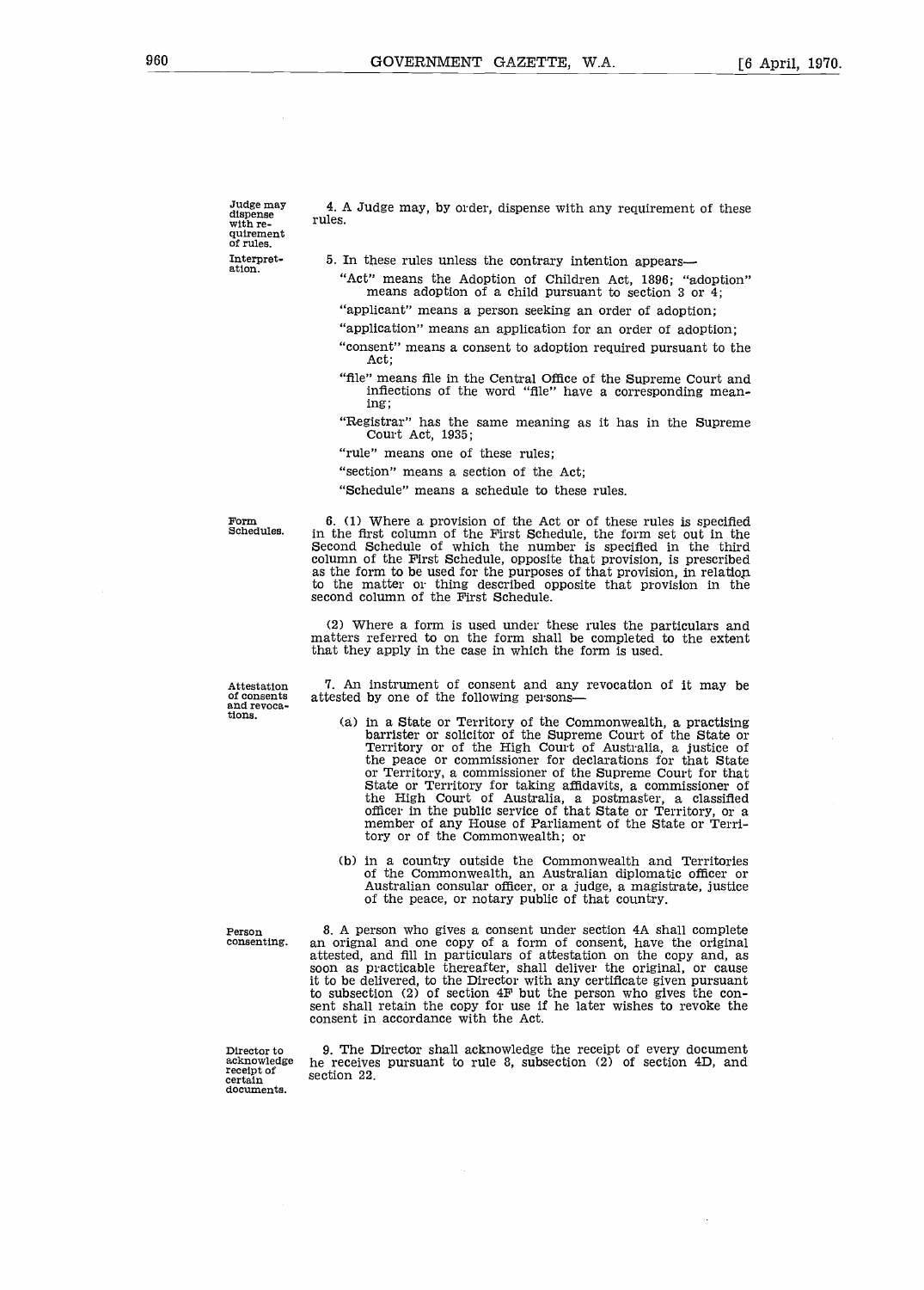10. Where an application is made, pursuant to section 4G, to amdavit<br>spense with a consent or consents the applicant shall include it on <sup>with</sup>.... dispense with a consent or consents, the applicant shall include it on his application for an order of adoption and file with that application an affidavit or affidavits sworn by a person or persons from his or their own knowledge as to any of the matters referred to in paragraphs (a) to (e) of subsection (1) of that section.

11 . When, pursuant to section 5B, a person notifies the Director Particulars of an intended application the person or his solicitor shall deliver to the Director an instrument in writing containing all particulars known to the person or solicitor relating to the natural parents or guardian of the child the subject of the application and to the whereabouts of the child since birth.

12. When, pursuant to section 5B, the Director receives notice of Director to an intended application, he shall acknowledge it to the applicant or his solicitor stating whether or not the Director has received and holds, in respect of the child the subject of the application, a consent or consents, any certificate given pursuant to sub-section (2) of section 4F or to section 22, and any revocation of such a consent.

13 . (1) The following documents shall be filed with an application- Documents to be filed with appli-

- (a) affidavits by two or more persons, of some standing in the community and whose opinion may reasonably be supposed to be of value, who swear from their own knowledge as to the good repute of each applicant and include in their affidavit the facts that they allege enable them to so swear ;
- (b) an affidavit sworn by each applicant or his solicitor stating whether or not he has, pursuant to rule 12, received an acknowledgement in writing from the Director and, if so, the effect of such acknowledgement;
- (c) an affidavit sworn by each applicant including in the affidavit-
	- (i) full name, full address, occupation, and date and place of birth of the deponent;
	- (ii) marital status of the deponent, and, if married, full name, address, occupation, and date and place of birth of spouse of the deponent ;
	- (iii) if known, the whereabouts of the child since birth;
	- (iv) full particulars of the facts on which the applicant relies to establish that the applicant was resident or domiciled in the State as required by section 5A and where, not being so domiciled, his application is based only on being so resident, including in those particulars a statement as to-
		- (I) where he has been ordinarily resident for the last three years;
		- (II) where he intends to reside in the future; and (III) what is his domicile.
	- (v) details of any natural or adopted children of the deponent and the spouse of the deponent;
	- (vi) assets and liabilities of the deponent:
	- (vii) income of the deponent from all sources;
	- (viii) whether the deponent has ever been convicted of any offence and, if so, details of each; and
	- (ix) proposals for the upbringing of the child:
- (d) an affidavit by the mother of the child deposing to the date and place of birth of the child and his name and parentage ;

application<br>under s. 4G.

 $with s.5B$ notice .

notify<br>applicant<br>or solicitor re consents.

cation .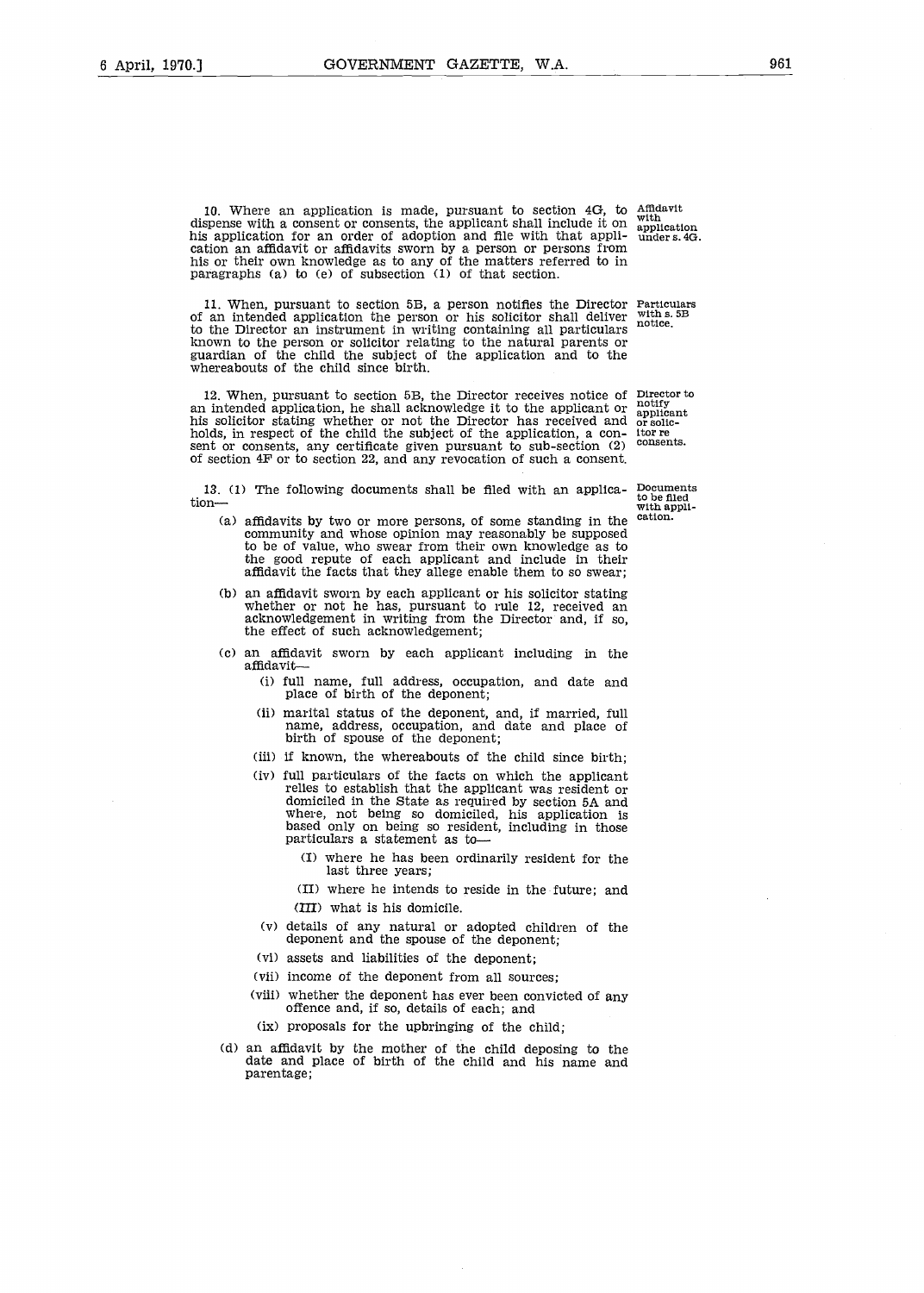- (e) if a person who has given a consent pursuant to section 4A is a natural parent of the child and is under the age of twenty-one years, an affidavit sworn by a parent, guardian or near relative of the person who has given the consent, or if, for reasons to be stated, an affidavit cannot be obtained from a parent, guardian, or near relative, an affidavit sworn by a responsible and competent person after interviewing the person who has given the consent, including in the affidavit sworn by a parent, guardian, or near relative-
	- (i) full name, full address, occupation, and date and place of birth of the deponent;
	- (ii) status of the deponent in respect of the person giving the consent:
	- (iii) if known, the whereabouts of the child since birth;
	- (iv) whether the deponent agrees to an order of adoption being made in respect of any applicant or in respect of a particular applicant;
	- (v) whether or not the deponent understands that the effect of an order of adoption in favour of the applicant is to permanently deprive the person giving the consent of any rights in the child; and
	- (vi) whether the effect of an order of adoption in favour of the applicant has been explained to the person giving the consent and whether that person appeared to understand it;

and including in the affidavit by a responsible and competent person the matters referred to in subparagraphs (v) and (vi) of this paragraph ;

- (f) if an instrument of consent was signed by the mother of the child within seven days after the birth of the child and there is not a certificate pursuant to subsection (2) of section 4F, an affidavit sworn by a person of his own knowledge that at the time the instrument was signed, the mother was in a fit condition to give the consent;
- (g) an affidavit sworn by a person from his own knowledge to identify the child the subject of any consent as the child the subject of the application and including in the affidavit, if known, the whereabouts of the child since birth ;
- (h) if the whereabouts of the child since birth are unknown to any of the deponents referred to in paragraphs (c), (e) and (g) of this rule, an affidavit or affidavits sworn by some other person or persons from his or their own knowledge as to the whereabouts of the child since birth; and
- (i) where the place of domicile of an applicant is in a country outside the Commonwealth or its Territories, an instrument in writing signed by a duly accredited representative in the Commonwealth of that other country and stating that the laws of the place of domicile of the applicant confer on an adopted child the same or equal status to that of an adopted child within the State,

(2) The following documents shall be produced to the Judge before he makes an order of adoption-

- (a) the birth certificate of the child; and
- (b) if the applicant is married, his marriage certificate.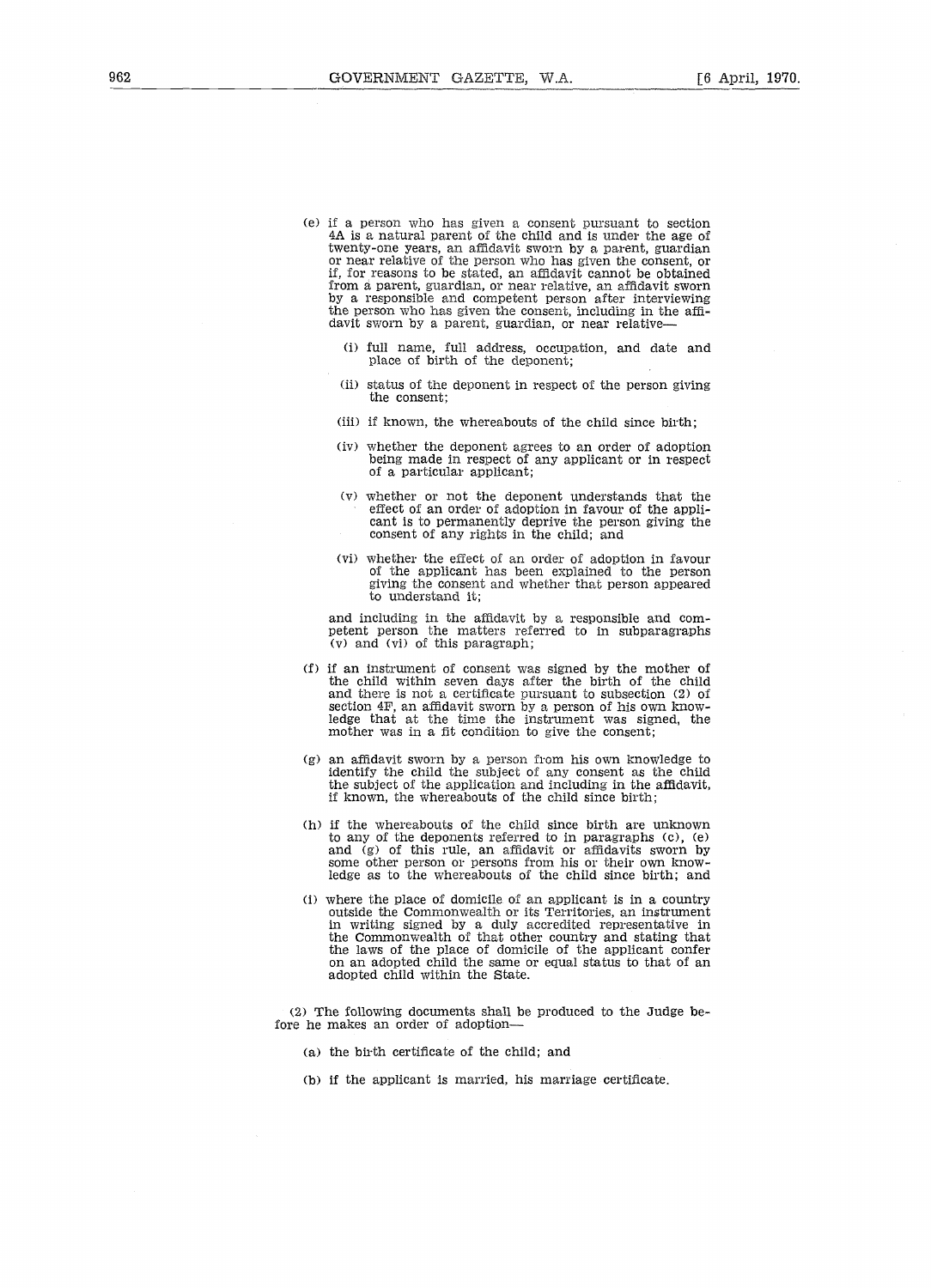14. Upon filing an application the applicant or his solicitor shall Copy of application serve on the Director a copy of the application.

application to Director.

15 . Upon receiving a copy of an application the Director shall Director file the original of every document relevant to the application that documents . he has received pursuant to rule 8, subsection (2) of section 4D, subsection (2) of section 4F, and section 22 and advise the applicant or his solicitor that he has so filed.

16. Before making a report to the Judge pursuant to subsection Folice re-(8b) of section 5, a responsible officer of the Child Welfare Depart- report of ment of the State shall obtain a written police report on the responsible applicant. officer .

17. The responsible officer shall file his report and the police re- Responsible  $m<sub>t</sub>$  and  $r<sub>t</sub>$  and  $r<sub>t</sub>$  and  $r<sub>t</sub>$  and  $r<sub>t</sub>$  and  $r<sub>t</sub>$  and  $r<sub>t</sub>$  and  $r<sub>t</sub>$  and  $r<sub>t</sub>$  and  $r<sub>t</sub>$  and port and shall advise the applicant or his solicitor that he has so omeer to<br>file police<br>report. filed them.

18 . The Registrar shall keep a register of applications for orders Register. of adoption and applications to vary, reverse, or discharge such orders and of orders made on those applications .

19. Where a Judge makes an order of adoption or an order varying, reversing, or discharging an order of adoption the Registrar Notice of<br>order. shall deliver a copy of the order to the Director and to the applicant or his solicitor.

20. Where on an application for an order of adoption or an appli- Notice cation for variation, reversal, or ischarge of an order of adoption, the Judge does not make an order the Registrar shall so advise the Director and the applicant. no order.

21 . Where a consent is filed with an application and an order is Certified copy not made on the application a certified copy of the consent may, in of consent. any future application in respect of the child the subject of the consent, be admitted as evidence of the consent.

22 . Where during any period when the Director is, pursuant to the Act, guardian of a child another person files an application for variation of the guardianship he shall thereupon serve a copy of the application on the Director .

23 . Where a person files an application to have an order of adoption varied, reversed, or discharged he shall thereupon serve a copy of the application upon the person or persons in whose favour the order was made and upon the Director.

24 . The Director shall, from time to time, give to the Registrar a Responsible list of the names of officers of the Child Welfare Department who are responsible officers for the purposes of paragraph (8b) of subsection  $(1)$  of section 5.

25. If, pursuant to the Act or the rules a document is required to  $\frac{D}{L}$  in scaled be filed or to be delivered to or by, or served on, the Director, the Registrar, or Registrar-General, the document shall be placed in a sealed envelope for that purpose.

26. A court fee of \$5.00 is payable on the filing of an application  $\frac{5 \text{ca}}{25}$ for an order of adoption and an application for variation, reversal or discharge of an order of adoption, and no further court fee is payable in respect of the application or of any order made on it.

Copy of application for vari-ation of guardianship to Director

Application under s . 9 .

officers for  $p$ urposes of<br>s.  $5(1)$  (8b).

envelope.

fees .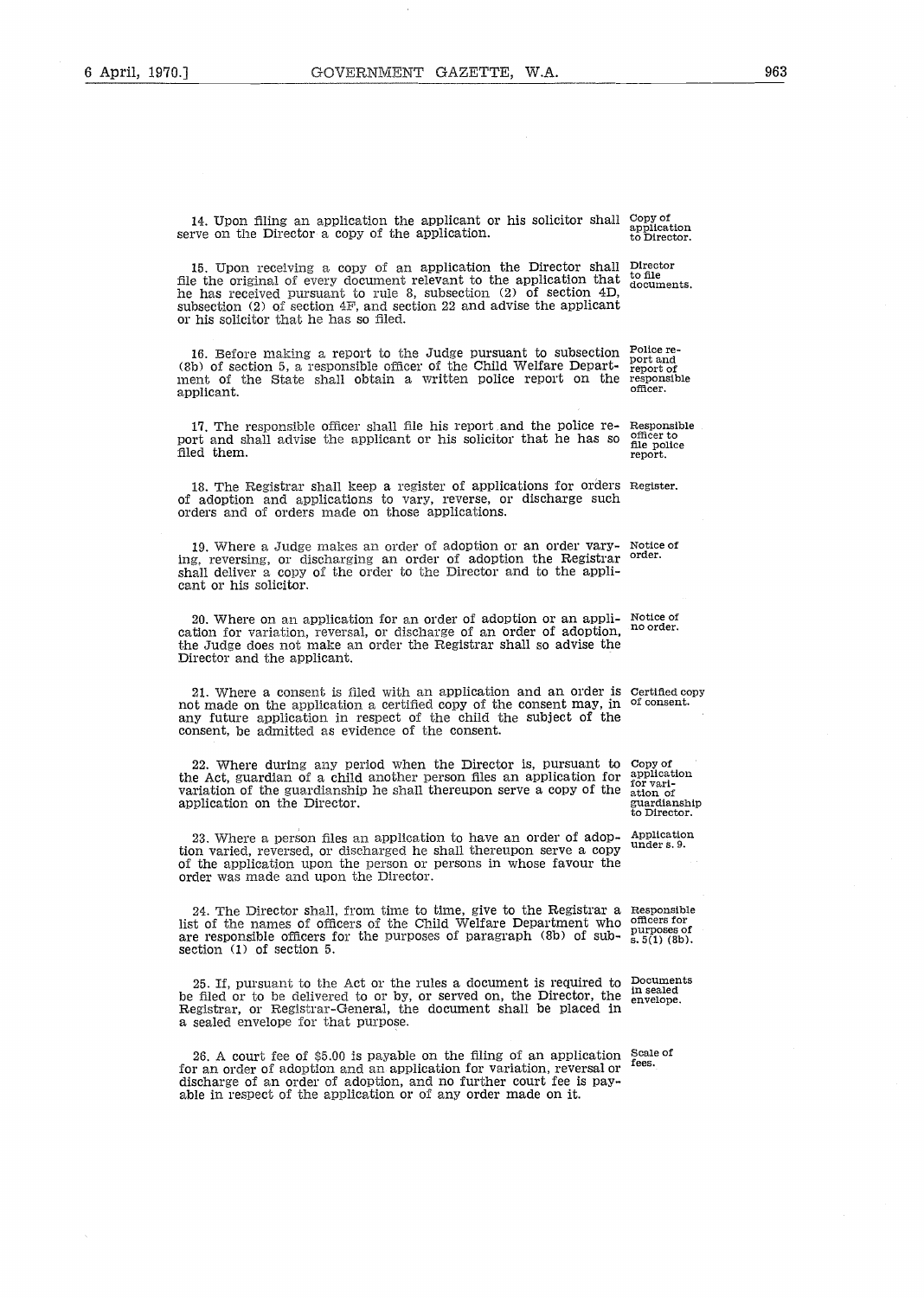# First Schedule

# LIST OF FORMS

|                                       | First Schedule                                                                                                                                                        |                                                                                                                                                                                                                                                                                                                                                                                                                                                                                                                     |
|---------------------------------------|-----------------------------------------------------------------------------------------------------------------------------------------------------------------------|---------------------------------------------------------------------------------------------------------------------------------------------------------------------------------------------------------------------------------------------------------------------------------------------------------------------------------------------------------------------------------------------------------------------------------------------------------------------------------------------------------------------|
|                                       | LIST OF FORMS                                                                                                                                                         |                                                                                                                                                                                                                                                                                                                                                                                                                                                                                                                     |
| FIRST COLUMN                          | SECOND COLUMN                                                                                                                                                         | THIRD COLUMN                                                                                                                                                                                                                                                                                                                                                                                                                                                                                                        |
| under it for which<br>Form prescribed | Description of Form                                                                                                                                                   | Number of Form<br>in Second<br>Schedule                                                                                                                                                                                                                                                                                                                                                                                                                                                                             |
| Ss. 22, 23<br>                        | custody, and control of a child<br>$\ddotsc$<br>$\cdots$                                                                                                              | 1                                                                                                                                                                                                                                                                                                                                                                                                                                                                                                                   |
| $S. 23$<br>$\cdots$                   | custody, and control of a child<br>$\cdots$<br>                                                                                                                       | $\boldsymbol{2}$                                                                                                                                                                                                                                                                                                                                                                                                                                                                                                    |
| 4D                                    | form of Revocation<br>$\cdots$<br>$\cdots$<br>$\cdots$<br>                                                                                                            | 3                                                                                                                                                                                                                                                                                                                                                                                                                                                                                                                   |
| S. $5(4)$<br>                         |                                                                                                                                                                       | 4                                                                                                                                                                                                                                                                                                                                                                                                                                                                                                                   |
| S. $4F(2)$<br>$\cdots$                | to adoption<br><br>$\cdots$<br>                                                                                                                                       | 5                                                                                                                                                                                                                                                                                                                                                                                                                                                                                                                   |
| Rule 9<br>$\cdots$                    | $\cdots$                                                                                                                                                              | 6                                                                                                                                                                                                                                                                                                                                                                                                                                                                                                                   |
| S. 5B, rule 11                        | ment of intention to apply for adoption order                                                                                                                         | 7                                                                                                                                                                                                                                                                                                                                                                                                                                                                                                                   |
| Rule 12<br>                           | Acknowledgment of notice of intended application                                                                                                                      | 8                                                                                                                                                                                                                                                                                                                                                                                                                                                                                                                   |
| $S. 22$<br>                           | Certificate by a legally qualified medical practi-<br>tioner as to health of child to be adopted<br>                                                                  | 9                                                                                                                                                                                                                                                                                                                                                                                                                                                                                                                   |
| Ss. 3 and 4                           | <br><br>                                                                                                                                                              | 10                                                                                                                                                                                                                                                                                                                                                                                                                                                                                                                  |
| S. $5(1)(8a)$                         | <br>                                                                                                                                                                  | 11                                                                                                                                                                                                                                                                                                                                                                                                                                                                                                                  |
| S. $5(1)(1)$                          | $\cdots$<br><br><br>                                                                                                                                                  | 12                                                                                                                                                                                                                                                                                                                                                                                                                                                                                                                  |
| Ss. 3, 4<br>                          | Order of adoption of a child<br><br>$\cdots$<br>                                                                                                                      | 13                                                                                                                                                                                                                                                                                                                                                                                                                                                                                                                  |
|                                       | $\cdots$                                                                                                                                                              | 14                                                                                                                                                                                                                                                                                                                                                                                                                                                                                                                  |
| S. 9<br>$\cdots$<br>                  | Application for variation, reversal, or discharge of                                                                                                                  |                                                                                                                                                                                                                                                                                                                                                                                                                                                                                                                     |
|                                       | Provision of Adoption<br>of Children Act or rules<br><br>Ss. 4A, 4B (1), 4B (2),<br>$\cdots$<br>$\cdots$<br>$\cdots$<br><br><br><br>$\cdots$<br>aa aa<br><br>$\cdots$ | Request for permission to transfer possession,<br>Permission of Director to transfer possession,<br>Consent to Adoption of Child, including on it the<br>Consent by a child to his adoption<br>Certificate of fitness of mother of child to consent<br>Receipt of certain documents by Director<br>Notice to the Director of the Child Welfare Depart-<br>Application for adoption<br>Certificate of Medical Practitioner<br>Summons to Witness<br>S. 4H (1) (e), Rule 22 Application for variation of guardianship |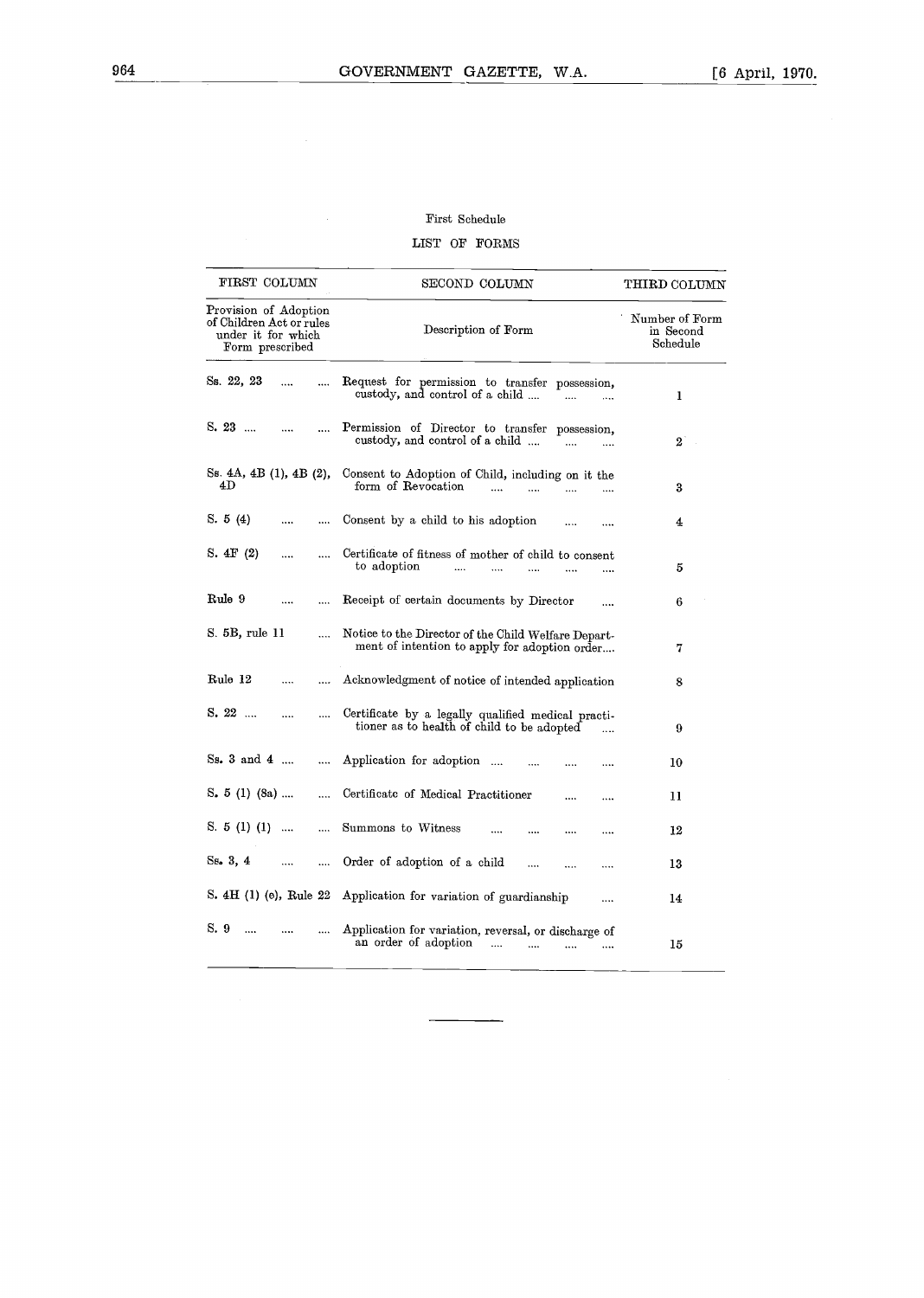Second Schedule

# FORMS

### Form 1

# Adoption of Children Act, 1896

### REQUEST FOR PERMISSION TO TRANSFER POSSESSION, CUSTODY, AND CONTROL OF A CHILD

| 1. | PARTICULARS OF<br>$\mathrm{PERSON}/\mathrm{S}$<br>REQUESTING.                       |                                                                                                                                        |
|----|-------------------------------------------------------------------------------------|----------------------------------------------------------------------------------------------------------------------------------------|
|    | (a) Full name/s.                                                                    | I/We                                                                                                                                   |
|    | (b) Full address/es.                                                                | of                                                                                                                                     |
|    | (c) Occupation/s.                                                                   | request the written permission of the Director of Child<br>Welfare for the                                                             |
|    | 2. PARTICULARS OF<br>CHILD.                                                         | transfer of the possession, custody, and control of                                                                                    |
|    | $(a)$ Sex.                                                                          | child<br>$\mathbf{a}$                                                                                                                  |
|    | (b) Name of child, or if<br>unnamed, state so.                                      | named/unnamed                                                                                                                          |
|    | (c) Date of birth.                                                                  | born on the                                                                                                                            |
|    | (d) Place and State, Terri-<br>tory or Country of<br>birth.                         | at                                                                                                                                     |
|    | (e) Status in relation to<br>the child.                                             | of which I/We am/are the                                                                                                               |
|    | 3. PARTICULARS OF<br>OTHER PERSONS.                                                 |                                                                                                                                        |
|    | (a) Full name/s.                                                                    | to                                                                                                                                     |
|    | (b) Full address/es.                                                                | of                                                                                                                                     |
|    | (c) Occupation/s.                                                                   |                                                                                                                                        |
|    |                                                                                     | with a view to the adoption of the child by that/those persons.                                                                        |
|    | 4. MEDICAL<br>CERTIFICATE.                                                          | A certificate signed by                                                                                                                |
|    | medical<br>(a) Name<br>οf<br>practitioner.<br>(b) Cross out what does<br>not apply. | a legally qualified medical practitioner<br>nominated by the Director has/has not been given to the<br>Director/ is attached herewith. |
|    | 5. SIGNATURE OF<br>PERSON/S<br>REQUESTING.                                          | Signed by:                                                                                                                             |
|    | (a) Place of signing.                                                               | аt                                                                                                                                     |
|    | (b) Date of signing.                                                                | day of<br>on the                                                                                                                       |
|    |                                                                                     |                                                                                                                                        |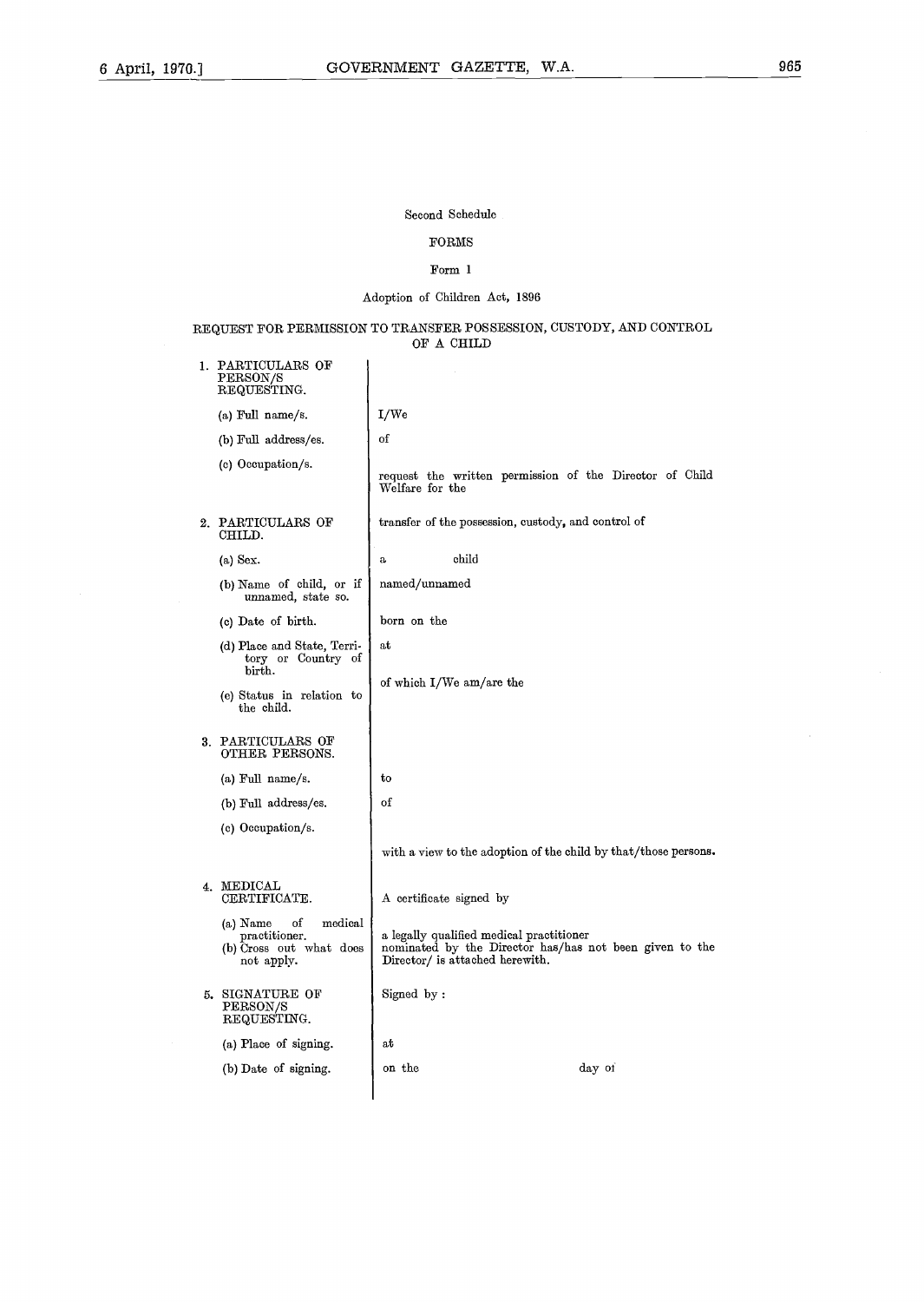# Form  $2\,$ Adoption of Children Act, 1896

PERMISSION OF DIRECTOR TO TRANSFER POSSESSION, CUSTODY, AND CONTROL OF A CHILD

| ı. | $\rm{DIRECTOR}$<br>(a) Name of Director for<br>time being. | I<br>Director of Child Welfare                               |
|----|------------------------------------------------------------|--------------------------------------------------------------|
|    | 2. PARTICULARS OF<br>PERSON/S<br>PERMITTED.                | grant permission to                                          |
|    | (a) Full name/s.                                           |                                                              |
|    | (b) Full address/es.                                       | of                                                           |
|    | (c) Occupation/s.                                          |                                                              |
|    |                                                            |                                                              |
|    | 3. PARTICULARS OF<br>CHILD.                                | to transfer the possession, custody,                         |
|    | $(a)$ Sex                                                  | child<br>and control of a                                    |
|    | (b) Name of child, or if<br>unnamed, state so.             | named/unnamed                                                |
|    | (c) Date of birth.                                         | born on the                                                  |
|    | (d) Place and State, Terri-<br>tory or Country of birth.   | at                                                           |
|    | 4. PARTICULARS OF<br>OTHER PERSON/S.                       | to                                                           |
|    | (a) Full name/s.                                           |                                                              |
|    | (b) Full address/es.                                       | of                                                           |
|    | (c) Occupation/s.                                          | with a view to adoption of the child by that/those person/s. |
|    | 5. SIGNATURE.                                              | Signed by:                                                   |
|    |                                                            | DIRECTOR.                                                    |
|    | (a) Date of signing.                                       | 19<br>Ι                                                      |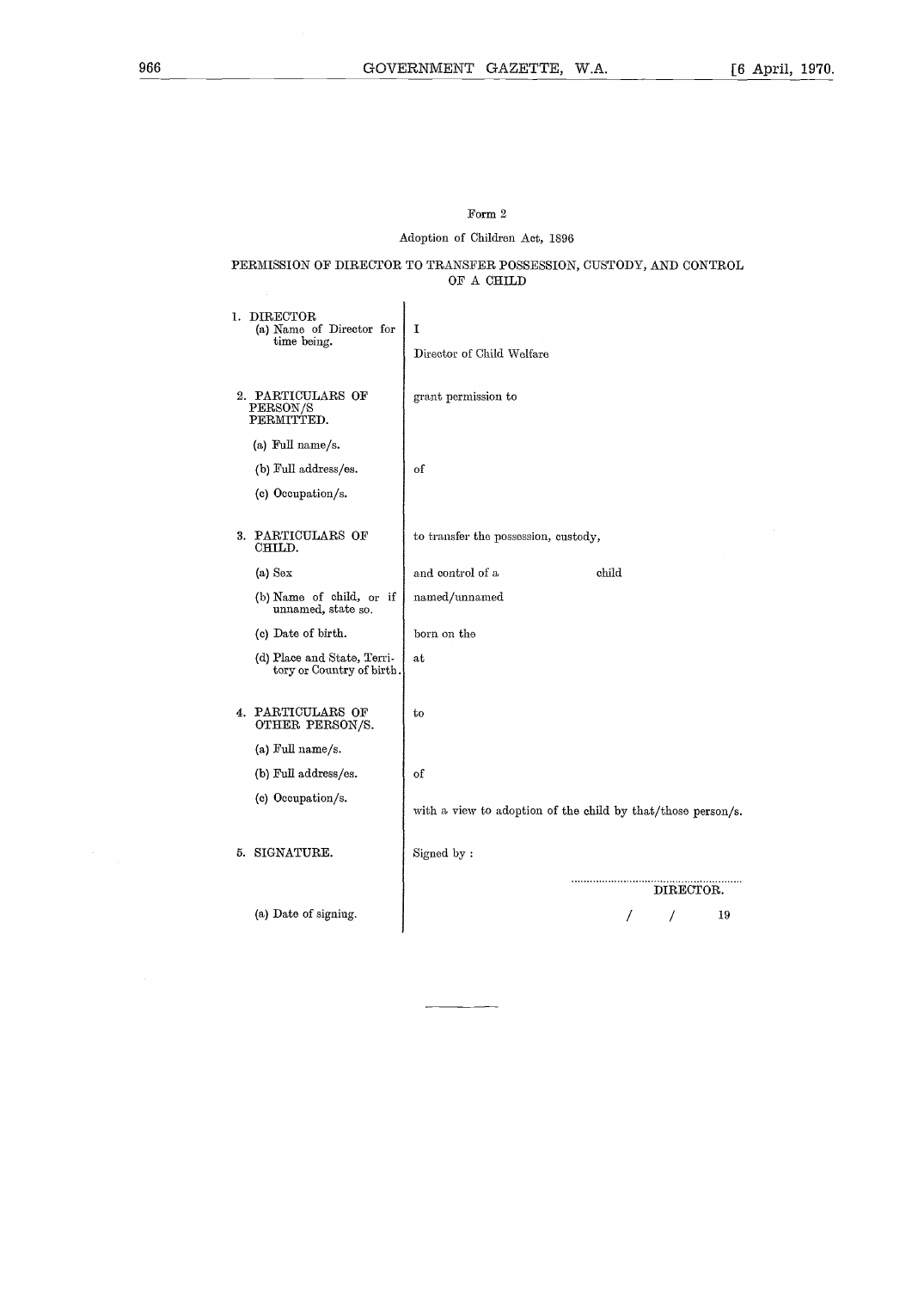# Form 3.

of 19

No.

IN THE SUPREME COURT OF WESTERN AUSTRALIA.

> IN THE MATTER of The Adoption of Children Act, 1896 and IN THE MATTER of

CONSENT TO THE ADOPTION OF A CHILD.

| ı. | PARTICULARS OF<br>PERSON CONSENTING.                                  |               |
|----|-----------------------------------------------------------------------|---------------|
|    | (a) Full name.                                                        | 1             |
|    | (b) Full address.                                                     | of            |
|    | (c) Occupation.                                                       |               |
|    | $(d)$ Sex.                                                            |               |
|    | (e) Date of birth.                                                    | born on the   |
|    | (f) Place and State, Terri-<br>tory or Country of birth.              | at            |
|    | (g) Marital status.                                                   |               |
|    | $(h)$ If<br>married,<br>name,<br>address and occupation<br>of spouse. |               |
|    | (i) Status in relation to<br>the child.                               | of the child  |
|    | 2. PARTICULARS OF<br>THE CHILD.                                       |               |
|    | $(a)$ Sex.                                                            |               |
|    | (b) Name of child, or if<br>unnamed, state so.                        | named/unnamed |
|    | (c) Date of birth.                                                    | born on the   |
|    | (d) Place and State, Terri-<br>tory or Country of birth.              | at            |
|    | (e) If known, whereabouts<br>since birth.                             |               |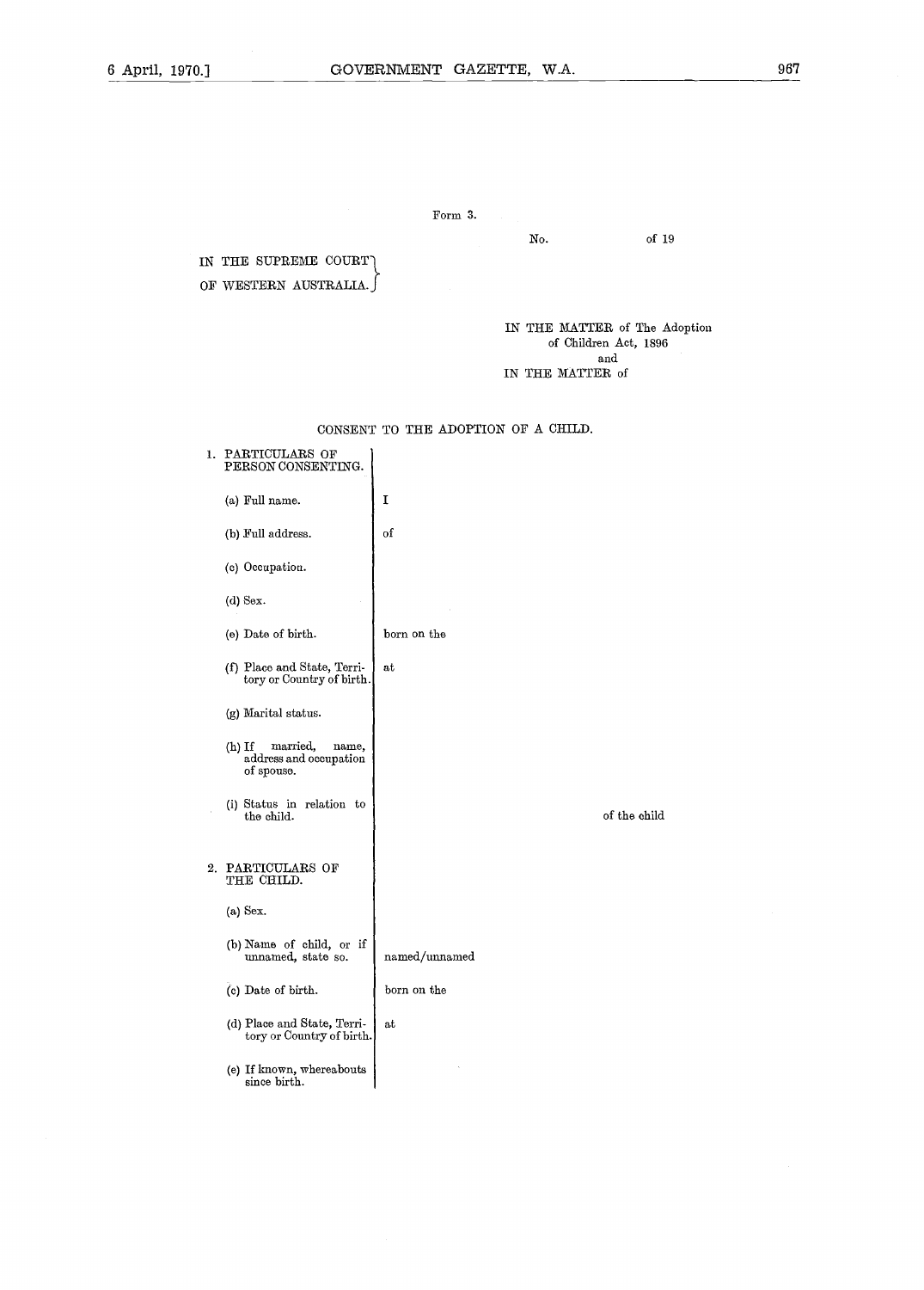| FORM 3-continued |                                                                                                       |                                                                                                                     |  |
|------------------|-------------------------------------------------------------------------------------------------------|---------------------------------------------------------------------------------------------------------------------|--|
|                  | 3. DETAILS OF OTHER<br>PARENT.<br>(If person consenting a<br>parent.)<br>Following details if known : | whose other parent is                                                                                               |  |
|                  | (a) Full name.                                                                                        |                                                                                                                     |  |
|                  | (b) Full address.                                                                                     | of                                                                                                                  |  |
|                  | (c) Occupation.                                                                                       |                                                                                                                     |  |
|                  | $(d)$ Sex.                                                                                            |                                                                                                                     |  |
|                  | (e) Date of birth.                                                                                    | born on the                                                                                                         |  |
|                  | (f) Place and State, Terri-<br>tory or Country of birth.                                              | at                                                                                                                  |  |
|                  | (g) Marital status.                                                                                   |                                                                                                                     |  |
|                  | $(h)$ If<br>married,<br>name,<br>address and occupation<br>of spouse.                                 |                                                                                                                     |  |
|                  | 4. DECLARATION.                                                                                       | HEREBY CONSENT to the making of an adoption order in<br>respect of the abovementioned child in favour of any person |  |
|                  | (Cross out what is not<br>applicable.)                                                                | to whom an order may be granted/in favour of the relative/<br>and other person as follows :                         |  |
|                  | 5. PARTICULARS OF<br>RELATIVE.                                                                        |                                                                                                                     |  |
|                  | (Cross out if not applic-<br>able.)                                                                   |                                                                                                                     |  |
|                  | (a) Full name.                                                                                        |                                                                                                                     |  |
|                  | (b) Full address.                                                                                     | of                                                                                                                  |  |
|                  | (c) Occupation.                                                                                       |                                                                                                                     |  |
|                  | $(d)$ Sex.                                                                                            |                                                                                                                     |  |
|                  | (e) Date of birth.                                                                                    | born on the                                                                                                         |  |
|                  | (f) Place and State, Terri-<br>tory or Country of birth                                               | at                                                                                                                  |  |
|                  | (g) Marital status.                                                                                   |                                                                                                                     |  |
|                  | $(h)$ If<br>married,<br>name,<br>address,<br>occupation<br>and<br>nationality<br>οf<br>spouse.        |                                                                                                                     |  |
|                  | (i) Repeat name of adopt-<br>ing relative.                                                            | the said                                                                                                            |  |
|                  | (j) Degree of relationship<br>to the child.                                                           | of the child<br>being a/an                                                                                          |  |
|                  |                                                                                                       |                                                                                                                     |  |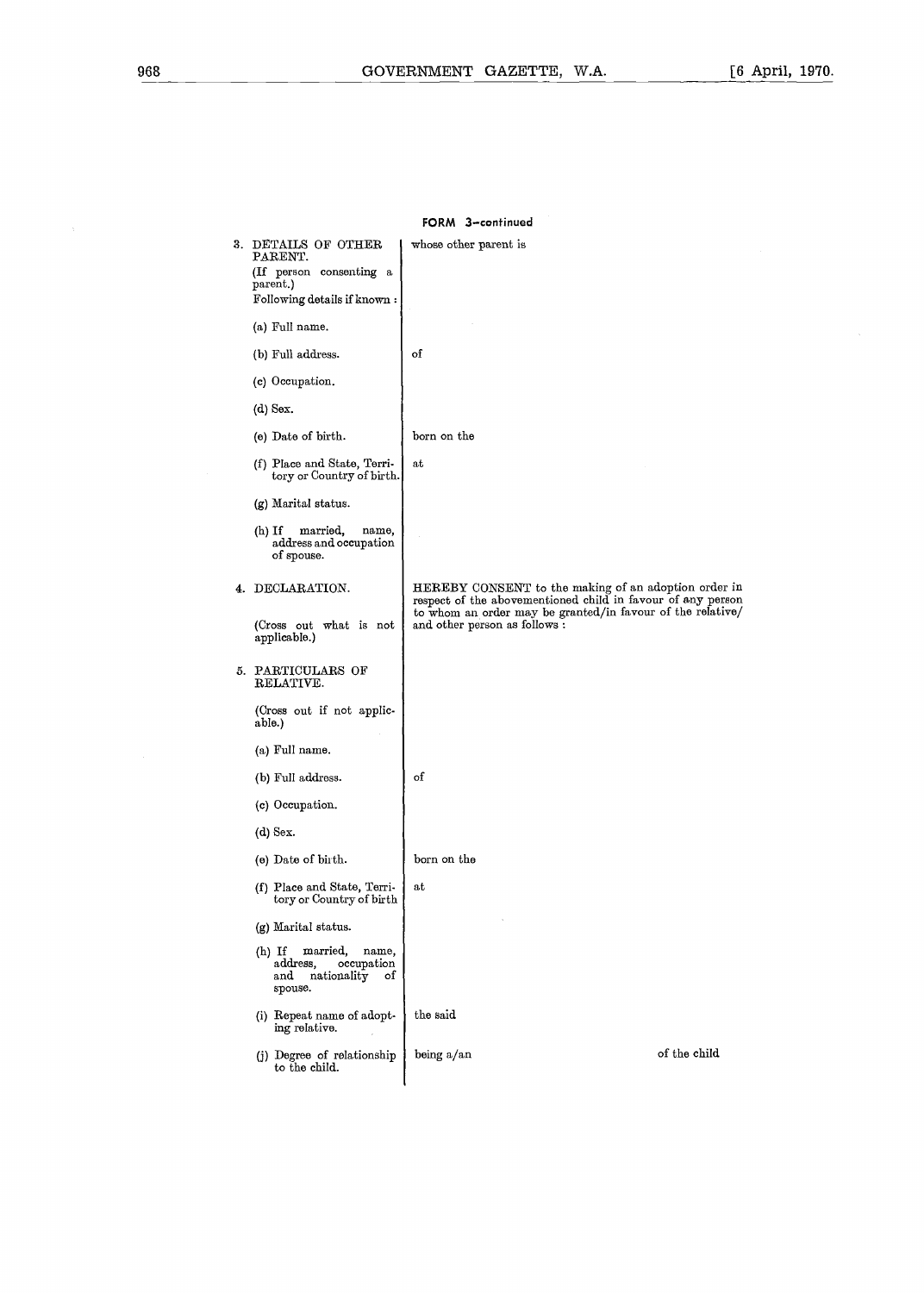$\overline{1}$ 

| FORM 3-continued                                                                                                                                                              |                                     |                                                                                                                                                                                                                                                                                                                                                                                                                                                                                                                                                                                                                                                                                                                                                                                                                                                               |    |
|-------------------------------------------------------------------------------------------------------------------------------------------------------------------------------|-------------------------------------|---------------------------------------------------------------------------------------------------------------------------------------------------------------------------------------------------------------------------------------------------------------------------------------------------------------------------------------------------------------------------------------------------------------------------------------------------------------------------------------------------------------------------------------------------------------------------------------------------------------------------------------------------------------------------------------------------------------------------------------------------------------------------------------------------------------------------------------------------------------|----|
| 6. PARTICULARS OF<br>OTHER PERSON.<br>(Cross out if not applic-<br>able).                                                                                                     | or that relative and                |                                                                                                                                                                                                                                                                                                                                                                                                                                                                                                                                                                                                                                                                                                                                                                                                                                                               |    |
| (a) Full name.                                                                                                                                                                |                                     |                                                                                                                                                                                                                                                                                                                                                                                                                                                                                                                                                                                                                                                                                                                                                                                                                                                               |    |
| (b) Full address.                                                                                                                                                             | of                                  |                                                                                                                                                                                                                                                                                                                                                                                                                                                                                                                                                                                                                                                                                                                                                                                                                                                               |    |
| (c) Occupation.                                                                                                                                                               |                                     |                                                                                                                                                                                                                                                                                                                                                                                                                                                                                                                                                                                                                                                                                                                                                                                                                                                               |    |
| $(d)$ Sex.                                                                                                                                                                    |                                     |                                                                                                                                                                                                                                                                                                                                                                                                                                                                                                                                                                                                                                                                                                                                                                                                                                                               |    |
| (e) Date of birth.                                                                                                                                                            | born on the                         |                                                                                                                                                                                                                                                                                                                                                                                                                                                                                                                                                                                                                                                                                                                                                                                                                                                               |    |
| (f) Place and State, Terri-<br>tory or Country of birth.                                                                                                                      | at                                  |                                                                                                                                                                                                                                                                                                                                                                                                                                                                                                                                                                                                                                                                                                                                                                                                                                                               |    |
| (g) Marital status.                                                                                                                                                           |                                     |                                                                                                                                                                                                                                                                                                                                                                                                                                                                                                                                                                                                                                                                                                                                                                                                                                                               |    |
| $(h)$ If<br>married,<br>name,<br>address, occupation and<br>nationality of spouse.                                                                                            |                                     |                                                                                                                                                                                                                                                                                                                                                                                                                                                                                                                                                                                                                                                                                                                                                                                                                                                               |    |
| 7. RELIGIOUS<br>UPBRINGING OF<br>CHILD.<br>If a parent or guardian,<br>any wish with respect to<br>the religious upbringing of<br>the child (cross out if not<br>applicable). | the                                 | and I desire that the child be brought up in<br>religion.                                                                                                                                                                                                                                                                                                                                                                                                                                                                                                                                                                                                                                                                                                                                                                                                     |    |
| 8. UNDERSTANDING<br>OF THE PERSON<br>CONSENTING.                                                                                                                              | I Declare-<br>$(l)$ that I realize- | (a) I can revoke this consent by notice in writing served<br>on the Director of Child Welfare of Western Australia<br>within thirty days of the signing of this consent but<br>not otherwise;<br>(b) any such notice must be completed in the form of<br>revocation at the end of this form of consent;<br>(c) my signature on such a notice must be attested by a<br>person qualified for that purpose as set out on the<br>reverse of this form; and<br>(d) service of such a notice on the Director of Child Welfare<br>of Western Australia must be effected by delivering it<br>to him personally, or by sending it to him by registered<br>post in care of the Child Welfare Department, Perth<br>in the State of Western Australia;<br>(2) that I understand the effect of making such an order will<br>be to deprive me permanently of my rights as a |    |
| Status in relation to child.                                                                                                                                                  |                                     | in relation to the child.                                                                                                                                                                                                                                                                                                                                                                                                                                                                                                                                                                                                                                                                                                                                                                                                                                     |    |
| 9. SIGNATURE OF<br>PERSON CONSENTING.                                                                                                                                         |                                     |                                                                                                                                                                                                                                                                                                                                                                                                                                                                                                                                                                                                                                                                                                                                                                                                                                                               |    |
| (a) Usual signature.                                                                                                                                                          | Signed by:                          |                                                                                                                                                                                                                                                                                                                                                                                                                                                                                                                                                                                                                                                                                                                                                                                                                                                               |    |
| (b) Town or city.                                                                                                                                                             | at                                  |                                                                                                                                                                                                                                                                                                                                                                                                                                                                                                                                                                                                                                                                                                                                                                                                                                                               |    |
| (c) Country,<br>$_{\rm State}$<br>or<br>Territory.                                                                                                                            | in the                              | of                                                                                                                                                                                                                                                                                                                                                                                                                                                                                                                                                                                                                                                                                                                                                                                                                                                            |    |
| (d) Date.                                                                                                                                                                     | this                                | day of                                                                                                                                                                                                                                                                                                                                                                                                                                                                                                                                                                                                                                                                                                                                                                                                                                                        | 19 |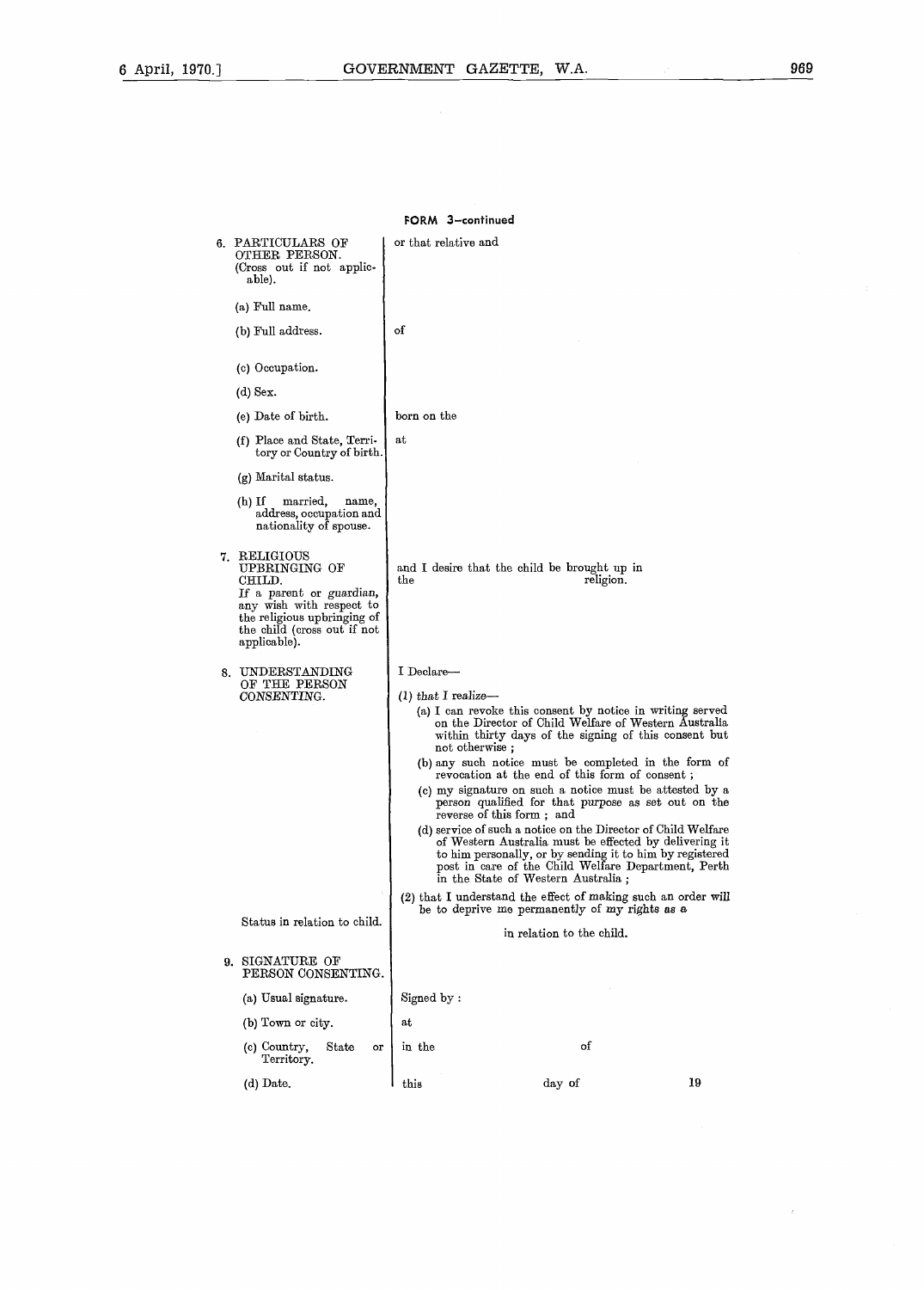FORM 3-continued

| $970 -$ |                                                                     | <b>GOVERNMENT</b><br>G |
|---------|---------------------------------------------------------------------|------------------------|
|         |                                                                     |                        |
|         |                                                                     |                        |
|         |                                                                     |                        |
|         |                                                                     | FORM 3-con             |
|         | 10. ATTESTATION.<br>(For persons who may attest, see back of form). |                        |
|         | (a) Signature<br>of person<br>attesting.                            | Before $\, {\rm me}$ : |
|         |                                                                     |                        |
|         | (b) Status<br>of<br>person<br>attesting.                            |                        |

(b) Status of person attest-ing .

#### REVOCATION OF CONSENT

| 1. | PERSON REVOKING.<br>(a) Repeat name of person<br>who consented.          | I the abovenamed<br>above. | HEREBY REVOKE my consent, a copy of which appears |    |
|----|--------------------------------------------------------------------------|----------------------------|---------------------------------------------------|----|
|    | (b) Usual signature.                                                     | Signed by:                 |                                                   |    |
|    | (c) Town or city.                                                        | at                         |                                                   |    |
|    | (d) Country,<br>State<br><b>or</b><br>Territory.                         | in the                     | οf                                                |    |
|    | (e) Date.                                                                | this                       | day of                                            | 19 |
| 2. | ATTESTATION.<br>(For persons who may<br>attest, see<br>back of<br>form). |                            |                                                   |    |
|    | of<br>(a) Signature<br>person<br>attesting.                              | Before me:                 |                                                   |    |
|    | (b) Status of person attest-<br>ino                                      |                            |                                                   |    |

#### REVERSE OF FORM.

Attestation of consents and revocations-Adoption of Children Rules, 1970:

Rule 7. An instrument of consent and any revocation of it may be attested by one of the following persons-

- of the Supreme Court of the State or Territory or of the High Court of Australia, a justice of the peace or commissioner for declarations for that State or Territory, a commissioner of the Supreme Court for that State or Territory for taking amuavits, a commissioner of the High Court of Australia, a pos master, a classified officer in the public service of that State or Territory, or a member of any House of Parliament of the State or Territory or of the Commonwealth ; or
- (b) in a country outside the Commonwealth and Territories of the Commonwealth, an Australian diplomatic officer or Australian consular officer, or a judge, a magistrate, justice of the peace, or notary public of that country .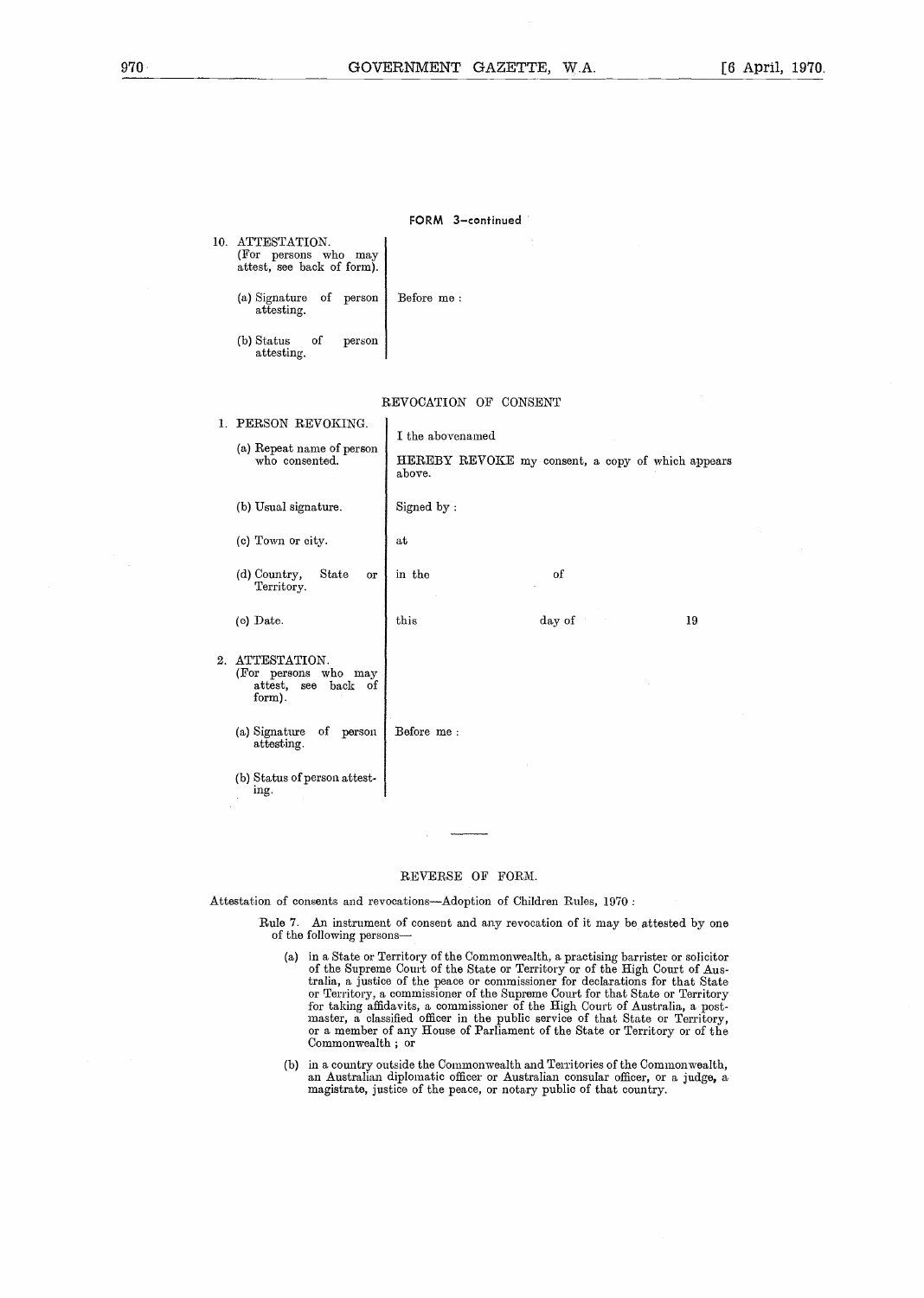#### Form 4.

No. of 19

IN THE SUPREME COURT OF WESTERN AUSTRALIA.

> IN THE MATTER of The Adoption of Children Act, 1896 and IN THE MATTER of

CONSENT BY A CHILD TO HIS ADOPTION.

# 1. PARTICULARS OF CHILD CONSENTING.

(a) Full name. (b) Full address.

(c) Sex.

(d) Date of birth.

2. DECLARATION.

applicable .)

born on the

of

 $\mathbf I$ 

at

of

(e) Place and State, Territory or Country of birth .

(Cross out what is not

HEREBY CONSENT to the making of an adoption order in respect of me in favour of the following person/persons .

#### 3. PARTICULARS OF PERSON.

- (a) Full name.
- (b) Full address.
- (c) Occupation.
- (d) Sex.
- (e) Date of birth. born on the
- (f) Place and State, Territory or Country of birth. at
- (g) Marital status.
- (h) If married, name, address and occupation of spouse.
- (i) Repeat name of adopt-ing person . the said
- (j) Degree of relationship, if any, to the child. being my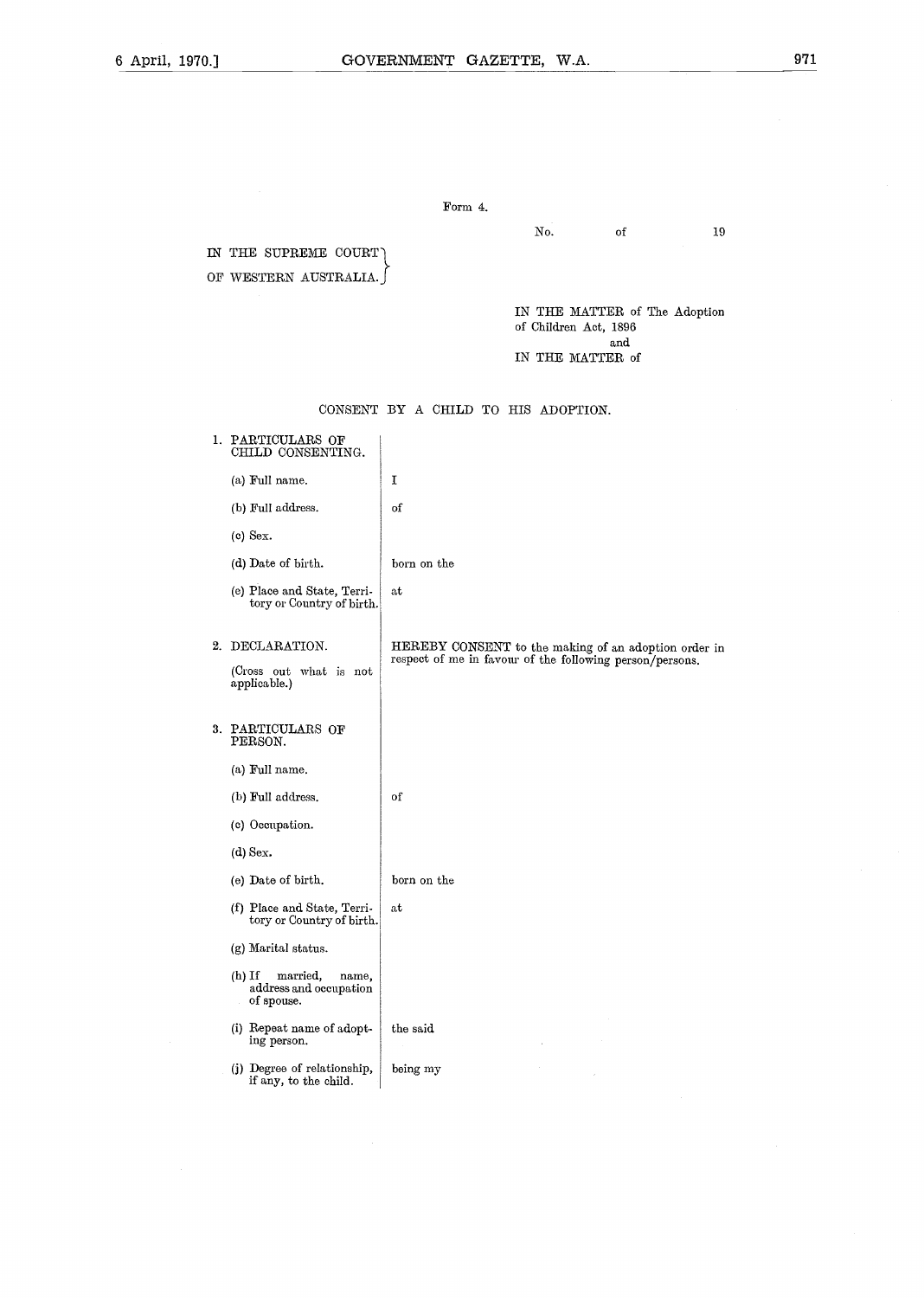FORM 4-continued

# 4. PARTICULARS OF OTHER PERSON. (Cross out if not applicable.) (a) Full name. (b) Full address. (c) Occupation.  $(d)$  Sex. (e) Date of birth. (f) Place and State, Territory or Country of birth . (g) Marital status. (h) If married, name, address and occupation of spouse. 5. SIGNATURE OF CHILD CONSENTING. (a) Usual signature. (b) Town or city (c) Country, State or Territory. (d) Date. 6. ATTESTATION. (For persons who may attest, see back of form.) (a) Signature of person attesting. (b) Status of person attestof at born on the Signed by at in the this 972 **GOVERNMENT GAZETTE, W**<br>
14. PARTICULARS OF<br>
COMBITED FRESCON.<br>
14. DETER FRESCON.<br>
COMBITED TRESCON.<br>
(Come out if not applie-<br>
take).<br>
(a) Full name.<br>
(b) Tull address.<br>
(c) Occupation.<br>
(d) Sex.<br>
(a) Deter birth.<br> Before me

#### REVERSE OF FORM.

Attestation of consents and revocations-Adoption of Children Rules, 1970.

ing .

- Rule 7. An instrument of consent and any revocation of it may be attested by one of the following persons-
	- (a) in a State or Territory of the Commonwealth, a practising barrister or solicitor of the Supreme Court of the State or Territory or of the High Court of Australia, a justice of the peace or commissioner for declarations for that State or Territory, a commissioner of the Supreme Court for that State or Territory for taking amdavits, a commissioner of the High Court of Australia, a post-<br>master, a classified officer in the public service of that State or Territory, or<br>a member of any House of Parliament of the State or Territory or Commonwealth ; or
	- (b) in a country outside the Commonwealth and Territories of the Commonwealth, an Australian diplomatic officer or Australian consular officer, or a judge, a magistrate, justice of the peace, or notary public of that country.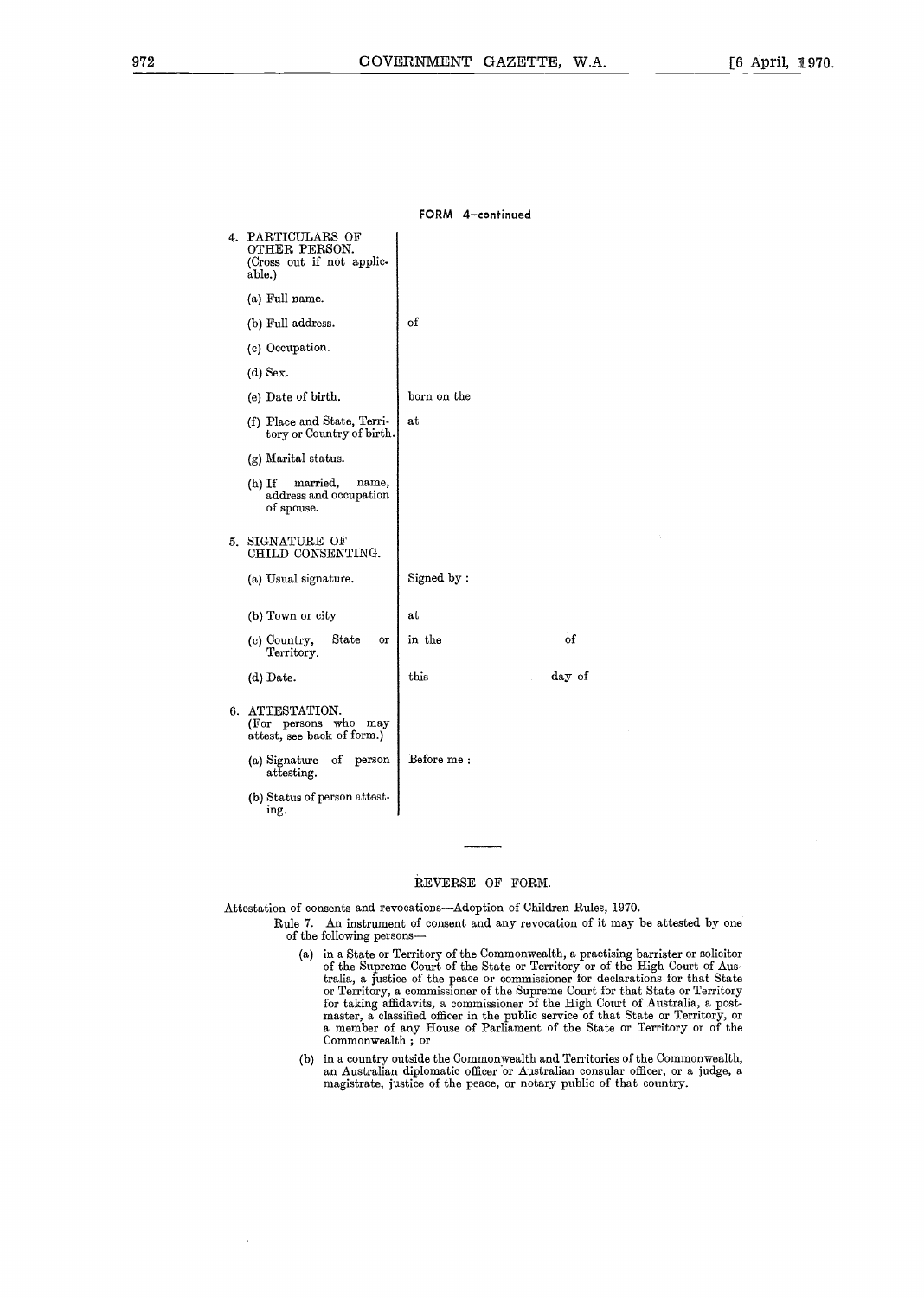|                                              | Form 5.                                                                                                                                             |                                      |
|----------------------------------------------|-----------------------------------------------------------------------------------------------------------------------------------------------------|--------------------------------------|
| IN THE SUPREME COURT                         | No.                                                                                                                                                 | of 19                                |
| OF WESTERN AUSTRALIA                         |                                                                                                                                                     |                                      |
|                                              | of Children Act, 1896                                                                                                                               | IN THE MATTER of The Adoption<br>and |
|                                              |                                                                                                                                                     | IN THE MATTER of                     |
|                                              | CERTIFICATE OF FITNESS OF MOTHER OF CHILD TO CONSENT TO<br>ADOPTION.                                                                                |                                      |
| (a) Full name of person certi-<br>fying.     | 1                                                                                                                                                   |                                      |
| (b) Full address of person<br>certifying.    | of                                                                                                                                                  |                                      |
| *(c) Qualifications of person<br>certifying. | a<br>certify that at the time the mother                                                                                                            |                                      |
| (d) Full name of mother of<br>child.         | signed the instrument of consent                                                                                                                    |                                      |
| (e) Date of instrument of<br>consent.        | $_{\rm dated}$                                                                                                                                      |                                      |
| (f) Sex of child.                            | to the adoption of her                                                                                                                              |                                      |
|                                              | child born on the                                                                                                                                   | day                                  |
| $(g)$ Date of birth of child.                | of                                                                                                                                                  |                                      |
| (h) Place of birth of child.                 | at                                                                                                                                                  |                                      |
| (i) Signature of person certi-<br>fying.     | the mother was in a fit condition to give that consent.<br>Signed by:                                                                               |                                      |
| (i) Place of signing.                        | at                                                                                                                                                  |                                      |
| (k) Date of signing.                         | on the<br>day of                                                                                                                                    |                                      |
|                                              | *NOTE: This certificate may be given by a legally qualified medical practitioner or<br>a person registered as a midwife under the Nurses Act, 1968. |                                      |

# Form 6.

# Adoption of Children Act, 1896.

#### RECEIPT OF CERTAIN DOCUMENTS BY DIRECTOR.

| (a) Date of receipt.                                                         | On the                                    | day of                                                                                                      |
|------------------------------------------------------------------------------|-------------------------------------------|-------------------------------------------------------------------------------------------------------------|
|                                                                              | I, the Director of Child Welfare,         |                                                                                                             |
| (b) Name of person from whom<br>received.                                    | received from<br>the following document/s |                                                                                                             |
| (c) Brief description of docu-                                               | 1.                                        |                                                                                                             |
| ment/s.<br>Give name of signatory<br>and date of signing and                 | 2.                                        |                                                                                                             |
| child to which they relate.                                                  | 3.                                        |                                                                                                             |
|                                                                              | 4.                                        |                                                                                                             |
| (d) If no consent received or<br>only one, cross out what<br>does not apply. |                                           | The final date/s for revocation of the abovementioned consent/s<br>has/have been noted in my records on the |
|                                                                              | and the                                   | respectively.                                                                                               |
| (e) Signature of Director.                                                   | DIRECTOR.                                 |                                                                                                             |
| Date of signing.<br>(f)                                                      |                                           | /19                                                                                                         |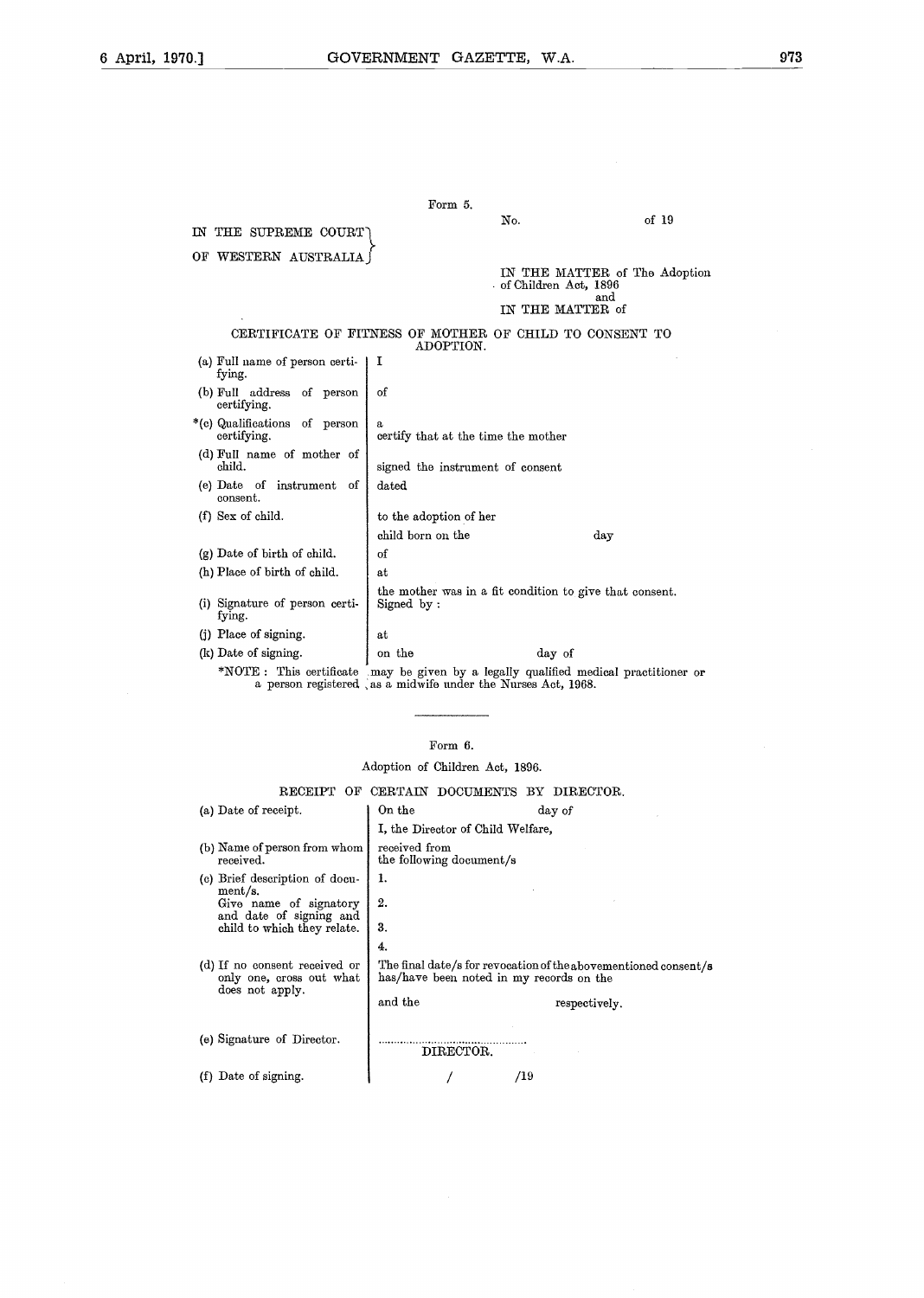#### Form 7.

# Adoption of Children Act, 1896.

#### NOTICE TO THE DIRECTOR OF THE CHILD WELFARE DEPARTMENT OF INTENTION TO APPLY FOR ADOPTION ORDER .

| 1. PARTICULARS OF<br>APPLICANT/S.              |                                           |                                                                                                                       |
|------------------------------------------------|-------------------------------------------|-----------------------------------------------------------------------------------------------------------------------|
| (a) Full name/s.                               | I/We                                      |                                                                                                                       |
| (b) Full address/es.                           | of                                        |                                                                                                                       |
| (c) Occupation/s.                              |                                           |                                                                                                                       |
| $(d)$ Sex.                                     |                                           |                                                                                                                       |
| (e) Date/s of birth.                           | born on the                               |                                                                                                                       |
|                                                | at                                        | and                                                                                                                   |
| (f) Place/s of birth.                          | born on the                               |                                                                                                                       |
|                                                | a t                                       | respectively,                                                                                                         |
| 2. PARTICULARS<br>OF CHILD.                    |                                           | hereby give notice that I/We intend to apply to a Judge of<br>the Supreme Court for an order in my/our favour for the |
| (As known)                                     | adoption of a                             | child                                                                                                                 |
| (a) Sex of child.                              |                                           |                                                                                                                       |
| (b) Name of child, or if<br>unnamed, state so. | named/unnamed                             |                                                                                                                       |
| (c) Date of birth.                             | born on the                               | day of                                                                                                                |
| (d) Place of birth.                            | $\mathbf{a}\mathbf{t}$                    |                                                                                                                       |
|                                                | and whose natural parents/guardian are/is |                                                                                                                       |
| (e) Name of parents or<br>guardian of child.   |                                           |                                                                                                                       |
| (f) Address of parents or<br>guardian.         | of                                        |                                                                                                                       |
| 3. PARTICULARS OF<br>SOLICITOR/S.              |                                           | My/Our solicitor/s for the purpose of the application is/are                                                          |
| (a) Name of solicitor/s.                       |                                           |                                                                                                                       |
| (b) Address of solicitor/s.                    | of                                        |                                                                                                                       |
| 4. SIGNATURE OF<br>APPLICANT.                  | Signed by:                                |                                                                                                                       |
| (a) Place of signature.                        | at                                        |                                                                                                                       |
| (b) Date.                                      | this                                      | day of                                                                                                                |

 $\mathcal{L}$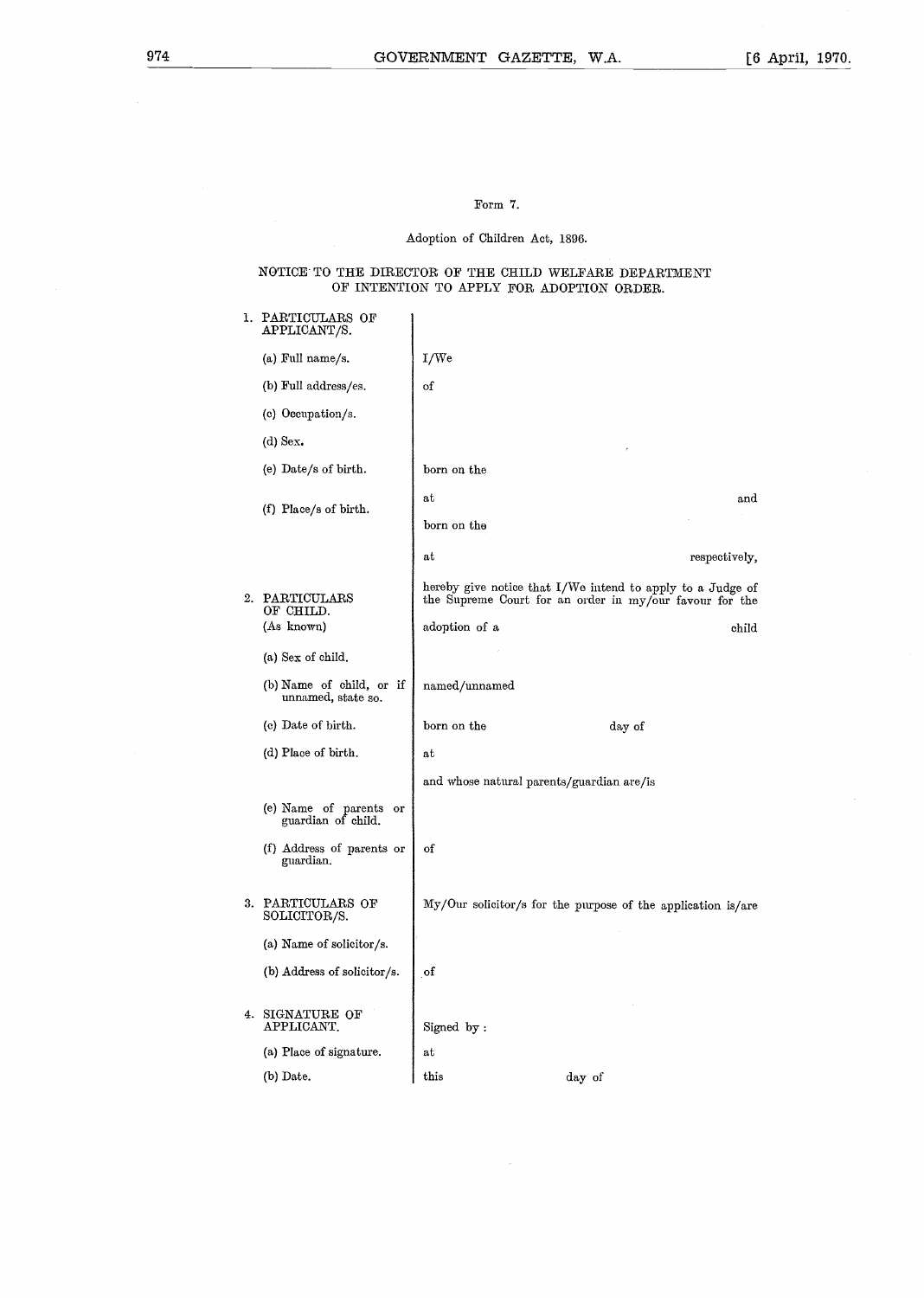# Form 8.

Adoption of Children Act, 1896.

# ACKNOWLEDGMENT OF NOTICE OF INTENDED APPLICATION.

 $\overline{1}$ 

1. DATES.

|    | (a) Notice received.                                     | On the                                        | day of                                                        |
|----|----------------------------------------------------------|-----------------------------------------------|---------------------------------------------------------------|
|    | (b) Notice signed.                                       | I received a notice dated the                 |                                                               |
|    |                                                          |                                               | of an intended application by                                 |
|    | 2. PROPOSED<br>APPLICANT/S.                              |                                               |                                                               |
|    | $(a)$ Name/s.                                            |                                               |                                                               |
|    | (b) Address/es.                                          | οf                                            |                                                               |
|    | (c) Occupation/s.                                        |                                               |                                                               |
| 3. | PARTICULARS OF<br>CHILD.                                 |                                               |                                                               |
|    | (a) Sex.                                                 | in respect of a                               | child                                                         |
|    | (b) Name of child, or if<br>unnamed, state so.           | named/unnamed                                 |                                                               |
|    | (c) Date of birth.                                       | born on the                                   | day of                                                        |
|    | (d) Place of birth.                                      | at                                            |                                                               |
|    |                                                          | ing documents in respect of that application: | and I hereby advise that I have received and hold the follow- |
| 4. | PARTICULARS OF<br>DOCUMENTS.                             |                                               |                                                               |
|    | Give brief particulars of                                | 1.                                            |                                                               |
|    | any consent, certificate<br>given pursuant to s. $4F(2)$ | 2.                                            |                                                               |
|    | or s. 22, and any revoca-<br>tion of a consent.          | 3.                                            |                                                               |
|    |                                                          | 4.                                            |                                                               |
|    | 5. SIGNATURE.                                            | DIRECTOR.                                     |                                                               |
|    | Date of signing.                                         |                                               | /19                                                           |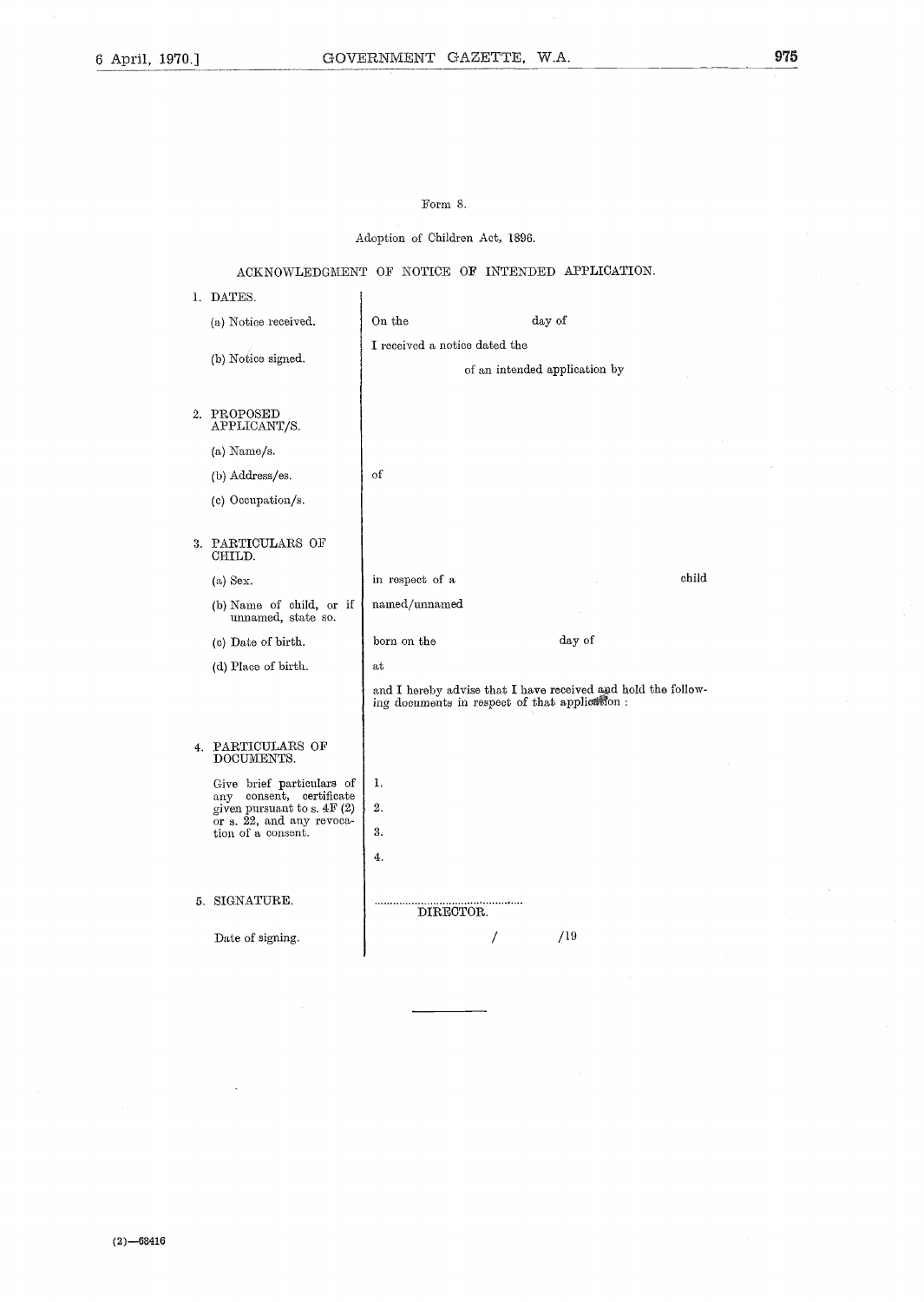# Form 9.

IN THE SUPREME COURT) No. of 19 OF WESTERN AUSTRALIA IN THE MATTER of The Adoption of Children Act, 1896

### and IN THE MATTER of

### CERTIFICATE BY A LEGALLY QUALIFIED MEDICAL PRACTITIONER AS TO HEALTH OF CHILD TO BE ADOPTED.

|    | 1. PARTICULARS OF<br>PRACTITIONER.                                                                                 |                                                                                                                                 |                                                                 |
|----|--------------------------------------------------------------------------------------------------------------------|---------------------------------------------------------------------------------------------------------------------------------|-----------------------------------------------------------------|
|    | (a) Full name.                                                                                                     | I                                                                                                                               |                                                                 |
|    | (b) Full address.                                                                                                  | οſ                                                                                                                              |                                                                 |
|    |                                                                                                                    |                                                                                                                                 | a legally qualified medical practitioner hereby certify that on |
|    | (c) Date of examination.                                                                                           | the                                                                                                                             | day of                                                          |
|    | (d) Place of examination.                                                                                          | at                                                                                                                              |                                                                 |
| 2. | PARTICULARS OF<br>CHILD.                                                                                           |                                                                                                                                 |                                                                 |
|    | $(a)$ Sex.                                                                                                         | I examined a                                                                                                                    | child                                                           |
|    | $(b)$ Name of child, or if<br>unnamed, state so.                                                                   | named/unnamed                                                                                                                   |                                                                 |
|    |                                                                                                                    | which was said to have been born on                                                                                             |                                                                 |
|    | (c) Date of birth.                                                                                                 | $_{the}$                                                                                                                        | day of                                                          |
|    | (d) Place of birth.                                                                                                | at                                                                                                                              |                                                                 |
| 3. | CERTIFICATION.<br>(a) Cross out if not applic-<br>able.                                                            | and I certify that, as far as I could determine, the child is:<br>in good health and free from physical and mental defect<br>or |                                                                 |
|    | (b) Cross out if not applic-<br>able - if applicable,<br>specify any complaint<br>or physical or mental<br>defect. | suffering from the following:                                                                                                   |                                                                 |
|    | 4. SIGNATURE.                                                                                                      | Signed by:                                                                                                                      |                                                                 |
|    | (a) Place of signing.                                                                                              | at                                                                                                                              |                                                                 |
|    | (b) Date of signing.                                                                                               | on the                                                                                                                          | day of                                                          |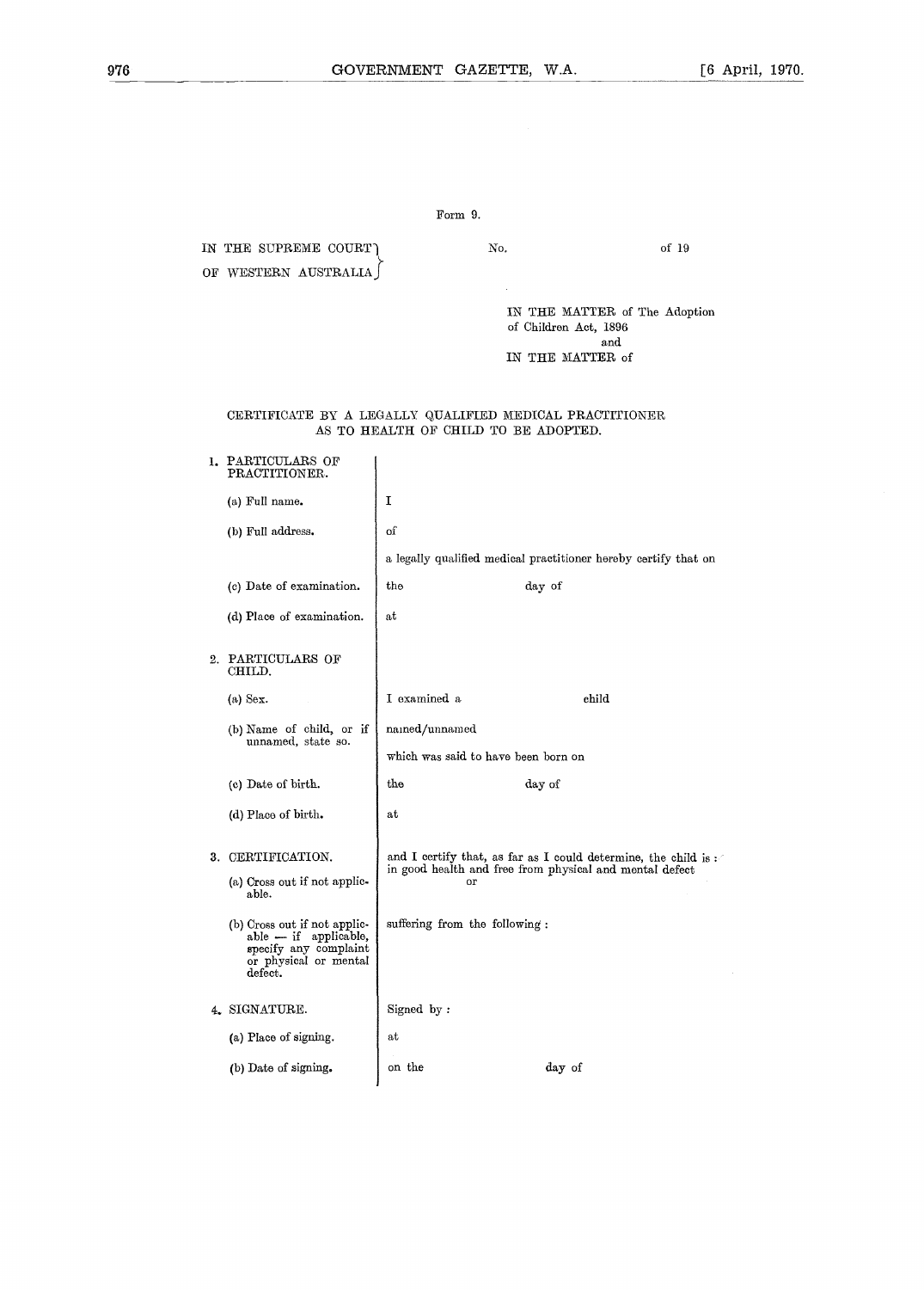OF WESTERN AUSTRALIA

IN THE SUPREME COURT

(b) Full address. (c) Qualifications. of

Form  $10$ .

No. of 19

|                                                         |                                                                                                 | of Children Act, 1896.               | IN THE MATTER of The Adoption |
|---------------------------------------------------------|-------------------------------------------------------------------------------------------------|--------------------------------------|-------------------------------|
|                                                         |                                                                                                 | IN THE MATTER of                     | and                           |
|                                                         |                                                                                                 |                                      |                               |
|                                                         |                                                                                                 | APPLICATION FOR ORDER OF ADOPTION.   |                               |
| (a) Full name/s<br>I/We<br>and                          |                                                                                                 |                                      |                               |
| address/es.                                             | of                                                                                              |                                      |                               |
| (b) Insert appropriate<br>sub-<br>section and section   |                                                                                                 | apply pursuant to subsection         | of                            |
|                                                         | section                                                                                         |                                      | of the Adoption of            |
|                                                         | Children Act, 1896 to adopt as our/my                                                           |                                      |                               |
| (c) Details of child.                                   | child a male/female child named/unnamed                                                         |                                      |                               |
|                                                         | who was born on the                                                                             |                                      | day of                        |
|                                                         | 19                                                                                              | at                                   |                               |
| (d) Full proposed name of<br>child.                     | and, if an order of adoption is made in my/our favour, to<br>have the child thereafter known as |                                      |                               |
|                                                         | Signed at                                                                                       | this                                 | day                           |
|                                                         | of                                                                                              | 19                                   |                               |
|                                                         |                                                                                                 | (Signature of Applicant/s.)          |                               |
| (e) Where application under                             | Τ                                                                                               |                                      |                               |
| s. $3(2)$ or s. $4(2)$ .                                | of                                                                                              |                                      |                               |
|                                                         | am the husband/wife of the abovenamed applicant and I                                           |                                      |                               |
|                                                         |                                                                                                 | consent to his/her application.      |                               |
|                                                         | Signed at                                                                                       | this                                 | day                           |
|                                                         | of                                                                                              | 19                                   |                               |
|                                                         |                                                                                                 |                                      | (Signature of Husband/Wife.)  |
|                                                         |                                                                                                 |                                      |                               |
|                                                         | Form 11.                                                                                        |                                      |                               |
| No.<br>of 19<br>IN THE SUPREME COURT                    |                                                                                                 |                                      |                               |
| OF WESTERN AUSTRALIA J<br>IN THE MATTER of The Adoption |                                                                                                 |                                      |                               |
|                                                         |                                                                                                 | of Children Act, 1896                | $_{\rm and}$                  |
|                                                         |                                                                                                 | IN THE MATTER of                     |                               |
|                                                         |                                                                                                 | CERTIFICATE OF MEDICAL PRACTITIONER. |                               |
| 1. PARTICULARS OF<br>PRACTITIONER.                      |                                                                                                 |                                      |                               |
| (a) Full name.                                          | I                                                                                               |                                      |                               |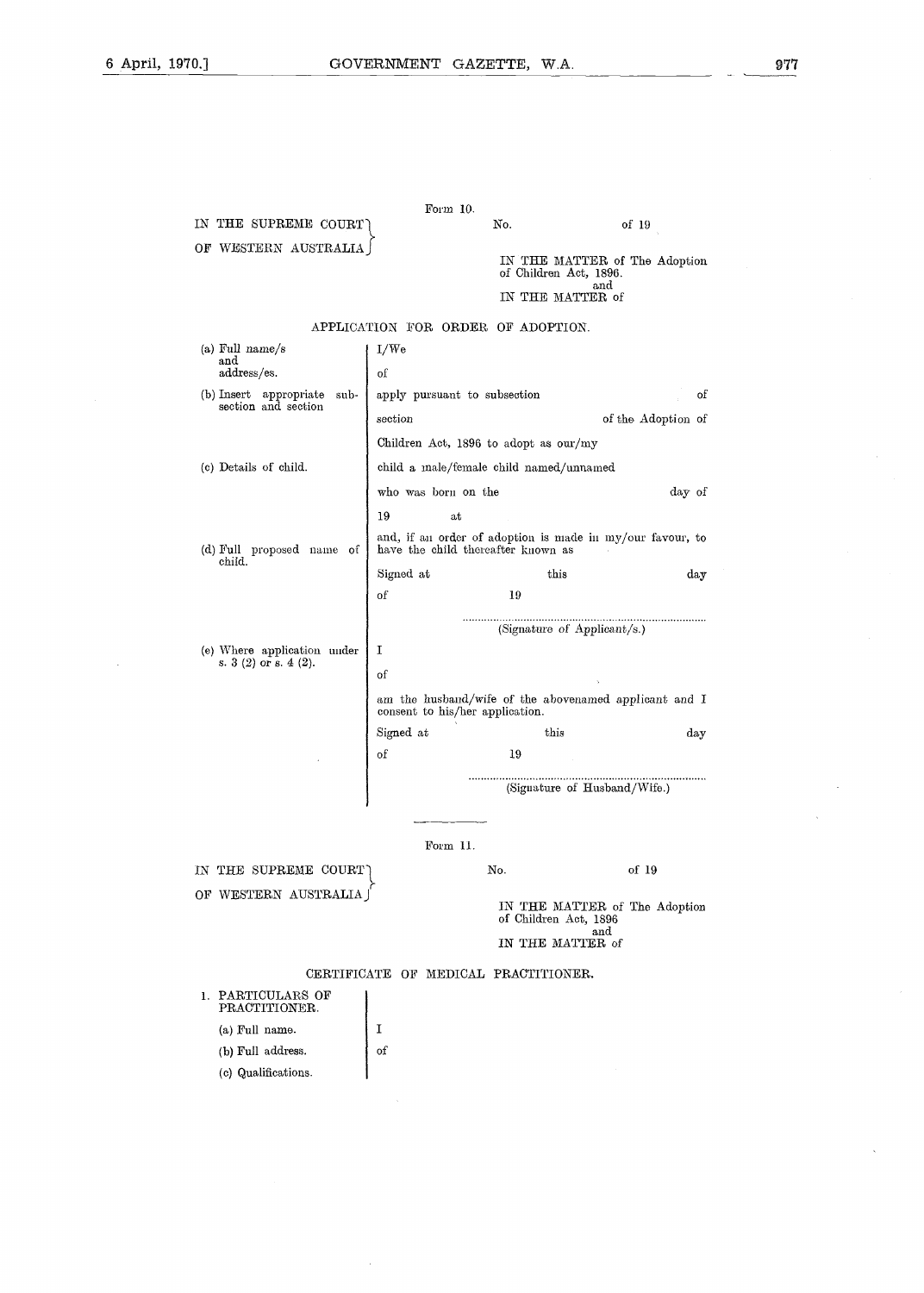|              | FORM 11-continued                                                                  |                                                                                 |                    |        |  |
|--------------|------------------------------------------------------------------------------------|---------------------------------------------------------------------------------|--------------------|--------|--|
|              | 2. PARTICULARS OF<br>PERSON EXAMINED                                               | hereby certify that I have professionally<br>attended                           |                    |        |  |
|              | (a) Full name.                                                                     |                                                                                 |                    |        |  |
|              | (b) Full address.                                                                  | of                                                                              |                    |        |  |
|              | (c) Date of X-ray of chest.                                                        | and that he/she has on the                                                      |                    | day    |  |
|              |                                                                                    | of                                                                              | undergone an X-ray |        |  |
|              | (d) Date/s of any other<br>bacteriological exami-<br>nation deemed advis-<br>able. | examination of his/her chest and that he/she has on the                         |                    | day of |  |
|              |                                                                                    | undergone other bacteriological examination as follows:                         |                    |        |  |
|              | (e) Details of any other<br>examinations deemed<br>advisable.                      | and in my opinion is not suffering from any form of infectious<br>tuberculosis. |                    |        |  |
| $\mathbf{R}$ | SIGNATURE OF<br>PRACTITIONER.                                                      | Signed by:                                                                      |                    |        |  |
|              | (a) Usual signature.                                                               |                                                                                 |                    |        |  |
|              |                                                                                    |                                                                                 |                    |        |  |
|              | (b) Place of signing.                                                              | at                                                                              |                    |        |  |
|              | (c) Date of signing.                                                               | on the                                                                          | day of             | 19     |  |
|              |                                                                                    |                                                                                 |                    |        |  |

Form 12.

IN THE SUPREME COURT) No. 30 No. 35 No. 36 OF 19 OF WESTERN AUSTRALIA

IN THE MATTER of The Adoption of Children Act, 1896 and IN THE MATTER of

1. PARTICULARS OF WITNESS. (a)  $\mathrm{Name}_{\pmb{\cdot}}$ To (b) Address.  $\sigma$ 

SUMMONS TO WITNESS.

 $\bar{z}$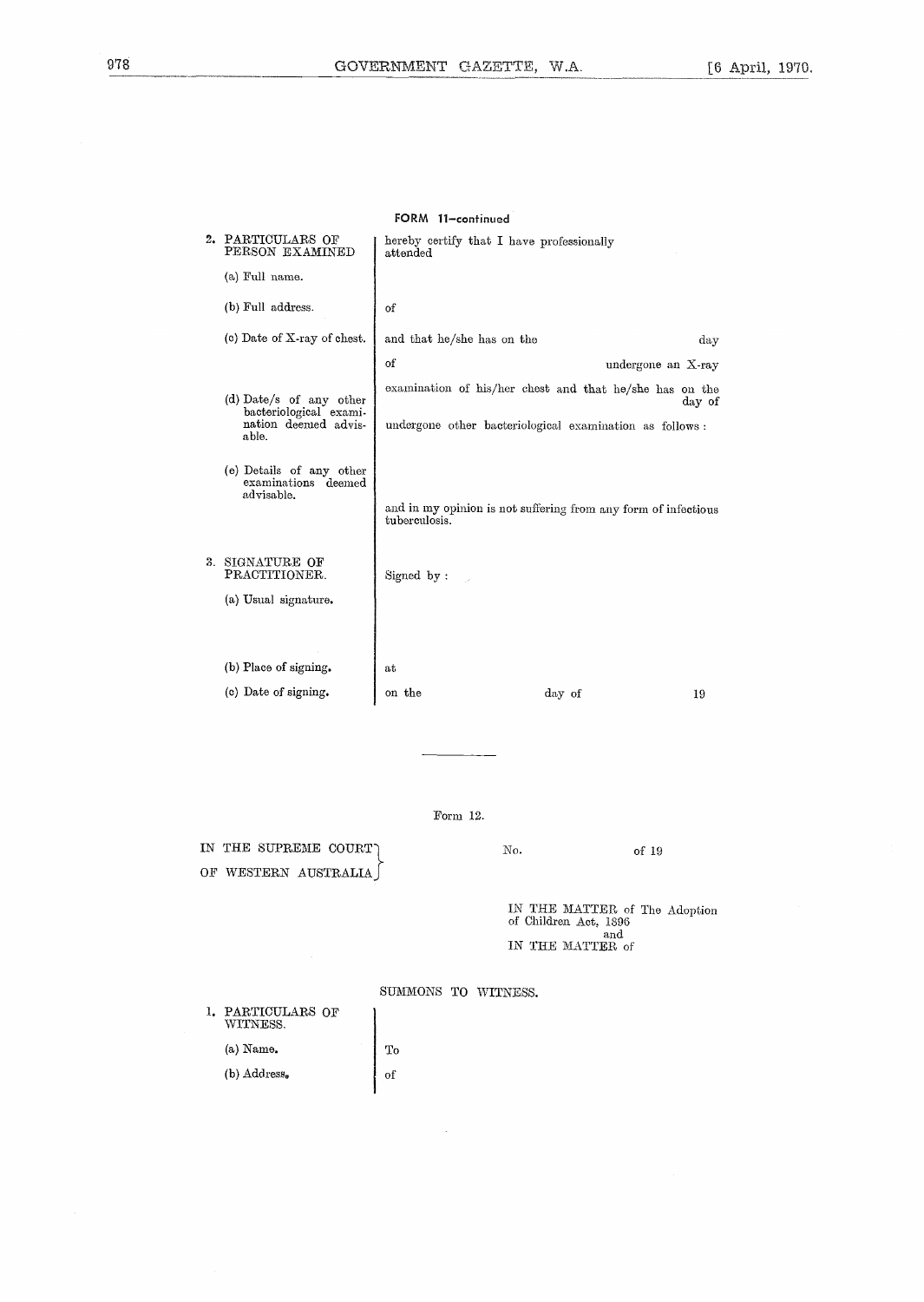979

|                                                        | FORM 12-continued                                            |                                                  |             |                                                                                                                            |  |  |
|--------------------------------------------------------|--------------------------------------------------------------|--------------------------------------------------|-------------|----------------------------------------------------------------------------------------------------------------------------|--|--|
|                                                        | 2. PARTICULARS OF<br>HEARING.                                | You are commanded to attend before               |             |                                                                                                                            |  |  |
|                                                        | (a) Name of Judge.                                           | a Judge of this Honourable Court sitting         |             |                                                                                                                            |  |  |
|                                                        | (b) Place of hearing.                                        | at                                               |             |                                                                                                                            |  |  |
|                                                        | (c) Date of hearing.                                         | on the                                           | day of      | 19                                                                                                                         |  |  |
|                                                        | (d) Time of hearing.                                         | at the hour of                                   |             | o'clock in                                                                                                                 |  |  |
|                                                        |                                                              | the<br>noon to give evidence in the matter of an |             |                                                                                                                            |  |  |
|                                                        | application by                                               |                                                  |             |                                                                                                                            |  |  |
|                                                        | (e) Name of applicant/s.                                     |                                                  |             | to adopt a child and to remain in attendance until the matter<br>is determined or you are excused from further attendance. |  |  |
|                                                        | 3. SIGNATURE OF<br>REGISTRAR.                                | Signed by:                                       |             |                                                                                                                            |  |  |
|                                                        | (a) Usual signature.                                         | REGISTRAR.                                       |             |                                                                                                                            |  |  |
|                                                        | (b) Date of signing.                                         |                                                  | /19<br>7    |                                                                                                                            |  |  |
|                                                        | 4. SEAL OF THE COURT.                                        |                                                  |             |                                                                                                                            |  |  |
|                                                        |                                                              |                                                  |             |                                                                                                                            |  |  |
|                                                        |                                                              | Form 13.                                         |             |                                                                                                                            |  |  |
|                                                        | No.<br>of 19<br>IN THE SUPREME COURT<br>OF WESTERN AUSTRALIA |                                                  |             |                                                                                                                            |  |  |
| IN THE MATTER of The Adoption<br>of Children Act, 1896 |                                                              |                                                  |             |                                                                                                                            |  |  |
| and<br>IN THE MATTER of                                |                                                              |                                                  |             |                                                                                                                            |  |  |
|                                                        | BEFORE THE HONOURABLE                                        |                                                  | IN CHAMBERS |                                                                                                                            |  |  |
| DAY OF<br>THE<br>19                                    |                                                              |                                                  |             |                                                                                                                            |  |  |
|                                                        | APPLICATION having been made pursuant to subsection          | of the Adoption of Children Act, 1896 by         |             | of section                                                                                                                 |  |  |
|                                                        | for an order of adoption of                                  |                                                  |             |                                                                                                                            |  |  |

 $\bf{a}$ child born on

at

IT IS ORDERED that the said child be adopted by the applicants as from the date of this order AND THAT the child shall hereafter be known as

BY THE COURT,

#### REGISTRAR.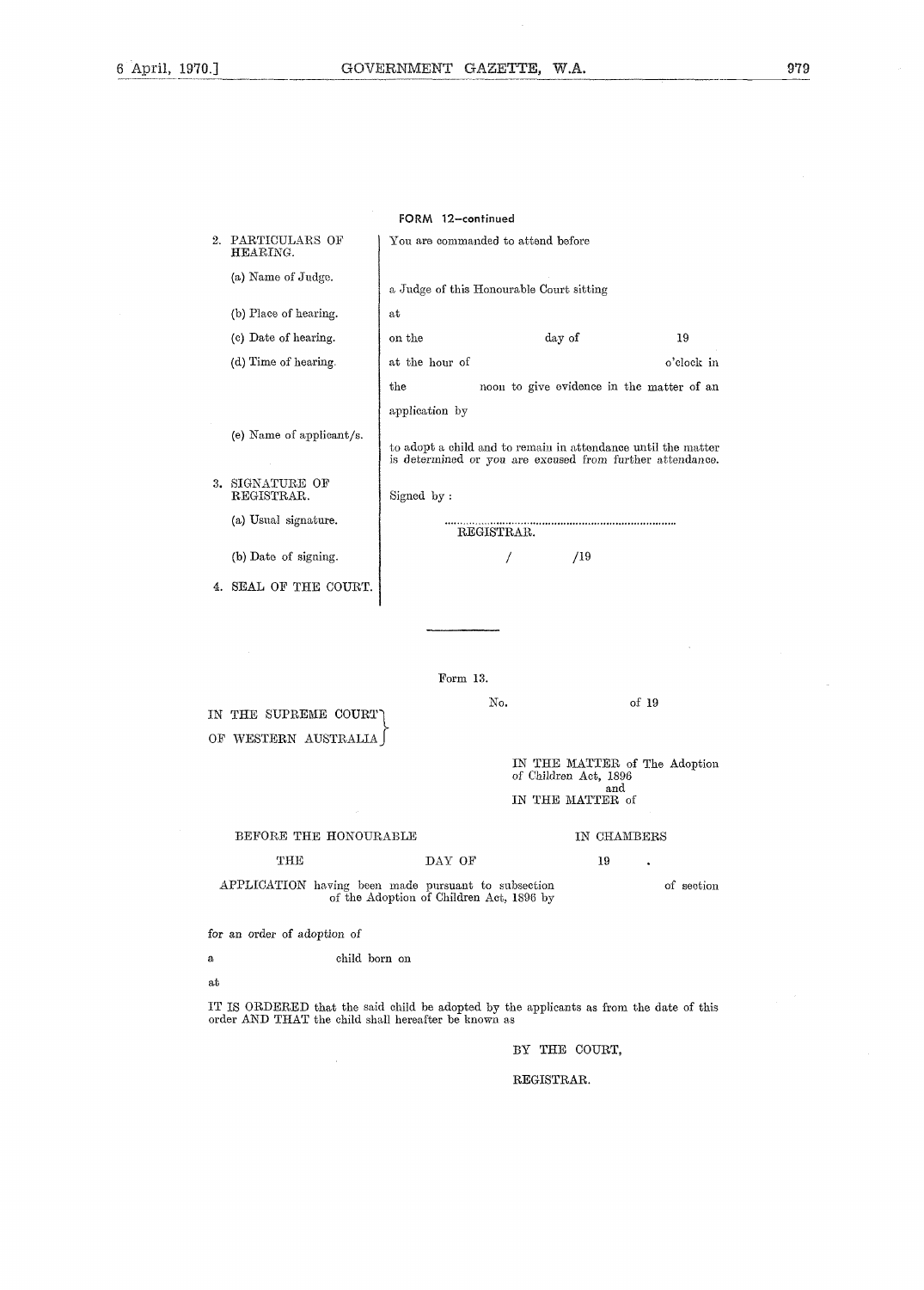| OF WESTERN AUSTRALIA                                                    |                                                        |
|-------------------------------------------------------------------------|--------------------------------------------------------|
|                                                                         | IN THE MATTER of The Adoption<br>of Children Act, 1896 |
|                                                                         | and<br>IN THE MATTER of                                |
|                                                                         | APPLICATION FOR VARIATION OF GUARDIANSHIP.             |
| 1. DETAILS OF<br>DIRECTOR'S<br>GUARDIANSHIP.                            | WHEREAS by virtue of a general consent/order dated the |
| (a) Whether general con-<br>sent or order dispens-<br>ing with consent. |                                                        |
| (b) Date of consent/order.                                              | day of                                                 |
| 2. PARTICULARS OF<br>CHILD.                                             | the Director of Child Welfare is guardian              |
| $(a)$ Sex.                                                              | of a<br>child                                          |
| (b) Name, or if not named,<br>state so.                                 | named/unnamed                                          |
| (c) Date of birth.                                                      | born on the                                            |
| (d) Place of birth.                                                     | аt                                                     |
| 3. PARTICULARS OF<br>APPLICANT/S.                                       |                                                        |
| (a) Full name/s.                                                        | I/W <sub>e</sub>                                       |
| (b) Full address/es.                                                    | of                                                     |
| (c) Occupation/s.                                                       |                                                        |
| 4. PARTICULARS OF<br>PROPOSED<br>GUARDIAN.                              | hereby apply for an order that                         |
| (a) Full name.                                                          |                                                        |
| (b) Full address.                                                       | of                                                     |
| (c) Occupation.                                                         | be made guardian of the child on the grounds that:     |
| 5. GROUNDS OF<br>APPLICATION.                                           |                                                        |
| Set out reasons for pro-<br>posed change of guardian-<br>ship.          |                                                        |
| 6. SIGNATURE OF<br>APPLICANT/S.                                         |                                                        |
| Date of signing.                                                        | /19                                                    |
|                                                                         |                                                        |

Form 14.

IN THE SUPREME COURT

No.

of 19